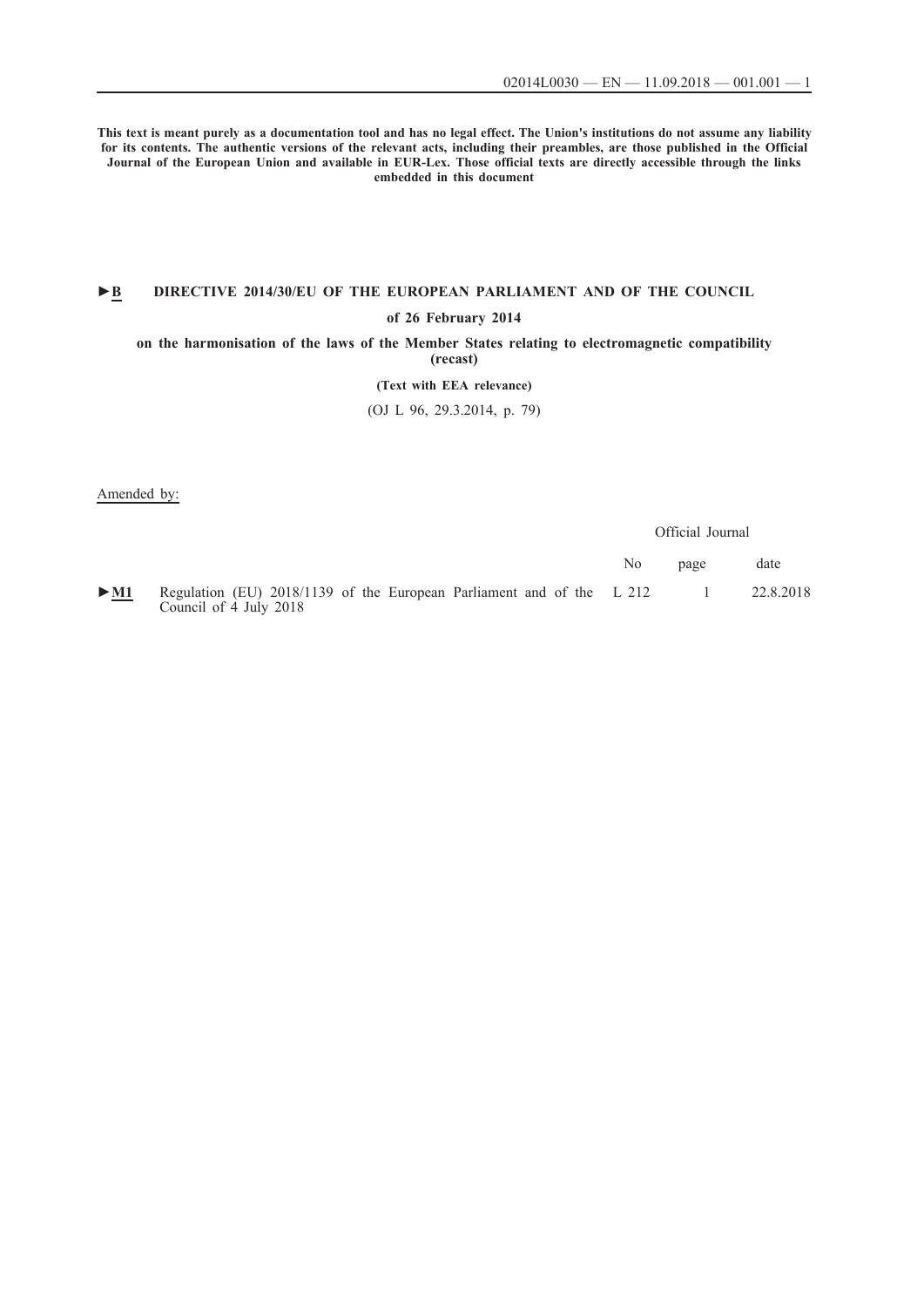### **DIRECTIVE 2014/30/EU OF THE EUROPEAN PARLIAMENT AND OF THE COUNCIL**

#### **of 26 February 2014**

### **on the harmonisation of the laws of the Member States relating to electromagnetic compatibility (recast)**

#### **(Text with EEA relevance)**

#### CHAPTER 1

#### **GENERAL PROVISIONS**

#### *Article 1*

### **Subject matter**

This Directive regulates the electromagnetic compatibility of equipment. It aims to ensure the functioning of the internal market by requiring equipment to comply with an adequate level of electromagnetic compatibility.

## *Article 2*

#### **Scope**

1. This Directive shall apply to equipment as defined in Article 3.

2. This Directive shall not apply to:

(a) equipment covered by Directive 1999/5/EC;

## **▼M1**

- (b) the following aviation equipment, where that equipment falls within the scope of Regulation (EU) 2018/1139 of the European Parliament and of the Council  $(1)$  and is intended exclusively for airborne use:
	- (i) aircraft, other than unmanned aircraft, as well as associated engines, propellers, parts and non-installed equipment;
	- (ii) unmanned aircraft, as well as associated engines, propellers, parts and non-installed equipment, the design of which is certified in accordance with Article 56(1) of that Regulation which are intended to operate only on frequencies allocated by the Radio Regulations of the International Telecommunications Union for protected aeronautical use;

<sup>(1)</sup> Regulation (EU) 2018/1139 of the European Parliament and of the Council of 4 July 2018 on common rules in the field of civil aviation and establishing a European Union Aviation Safety Agency, and amending Regulations (EC) No 2111/2005, (EC) No 1008/2008, (EU) No 996/2010, (EU) No 376/2014 and Directives 2014/30/EU and 2014/53/EU of the European Parliament and of the Council, and repealing Regulations (EC) No 552/2004 and (EC) No 216/2008 of the European Parliament and of the Council and Council Regulation (EEC) No 3922/91 (OJ L 212, 22.8.2018, p. 1).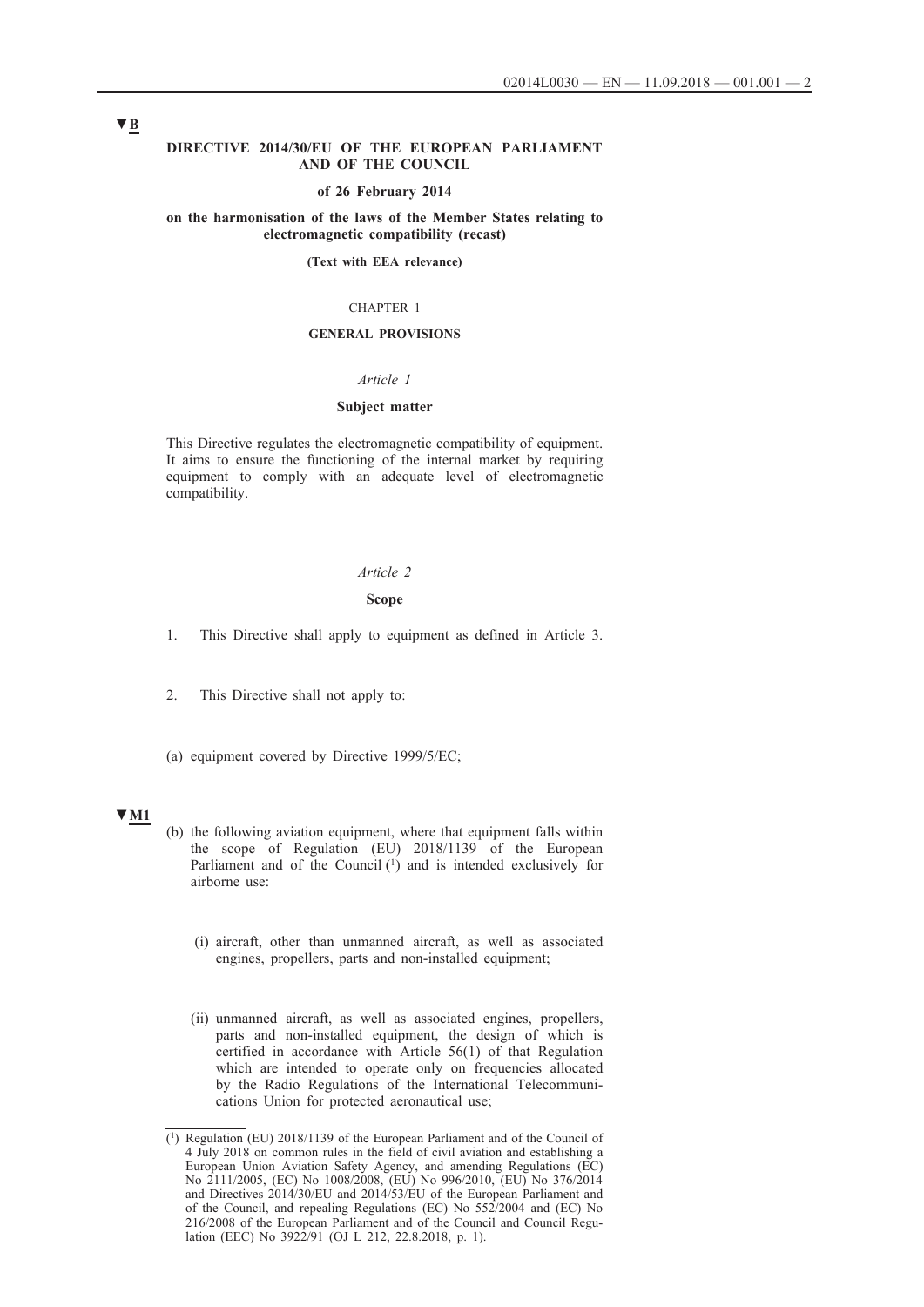- (c) radio equipment used by radio amateurs within the meaning of the Radio Regulations adopted in the framework of the Constitution of the International Telecommunication Union and the Convention of the International Telecommunication Union (1), unless the equipment is made available on the market;
- (d) equipment the inherent nature of the physical characteristics of which is such that:
	- (i) it is incapable of generating or contributing to electromagnetic emissions which exceed a level allowing radio and telecommunication equipment and other equipment to operate as intended; and
	- (ii) it operates without unacceptable degradation in the presence of the electromagnetic disturbance normally consequent upon its intended use;
- (e) custom built evaluation kits destined for professionals to be used solely at research and development facilities for such purposes.

For the purposes of point (c) of the first subparagraph, kits of components to be assembled by radio amateurs and equipment made available on the market and modified by and for the use of radio amateurs are not regarded as equipment made available on the market.

3. Where, for the equipment referred to in paragraph 1, the essential requirements set out in Annex I are wholly or partly laid down more specifically by other Union legislation, this Directive shall not apply, or shall cease to apply, to that equipment in respect of such requirements from the date of implementation of that Union legislation.

4. This Directive shall not affect the application of Union or national legislation regulating the safety of equipment.

## *Article 3*

## **Definitions**

1. For the purposes of this Directive, the following definitions shall apply:

- (1) 'equipment' means any apparatus or fixed installation;
- (2) 'apparatus' means any finished appliance or combination thereof made available on the market as a single functional unit, intended for the end-user and liable to generate electromagnetic disturbance, or the performance of which is liable to be affected by such disturbance;
- (3) 'fixed installation' means a particular combination of several types of apparatus and, where applicable, other devices, which are assembled, installed and intended to be used permanently at a predefined location;
- (4) 'electromagnetic compatibility' means the ability of equipment to function satisfactorily in its electromagnetic environment without introducing intolerable electromagnetic disturbances to other equipment in that environment;

<sup>(1)</sup> Constitution and Convention of the International Telecommunication Union adopted by the Additional Plenipotentiary Conference (Geneva, 1992) as amended by the Plenipotentiary Conference (Kyoto, 1994).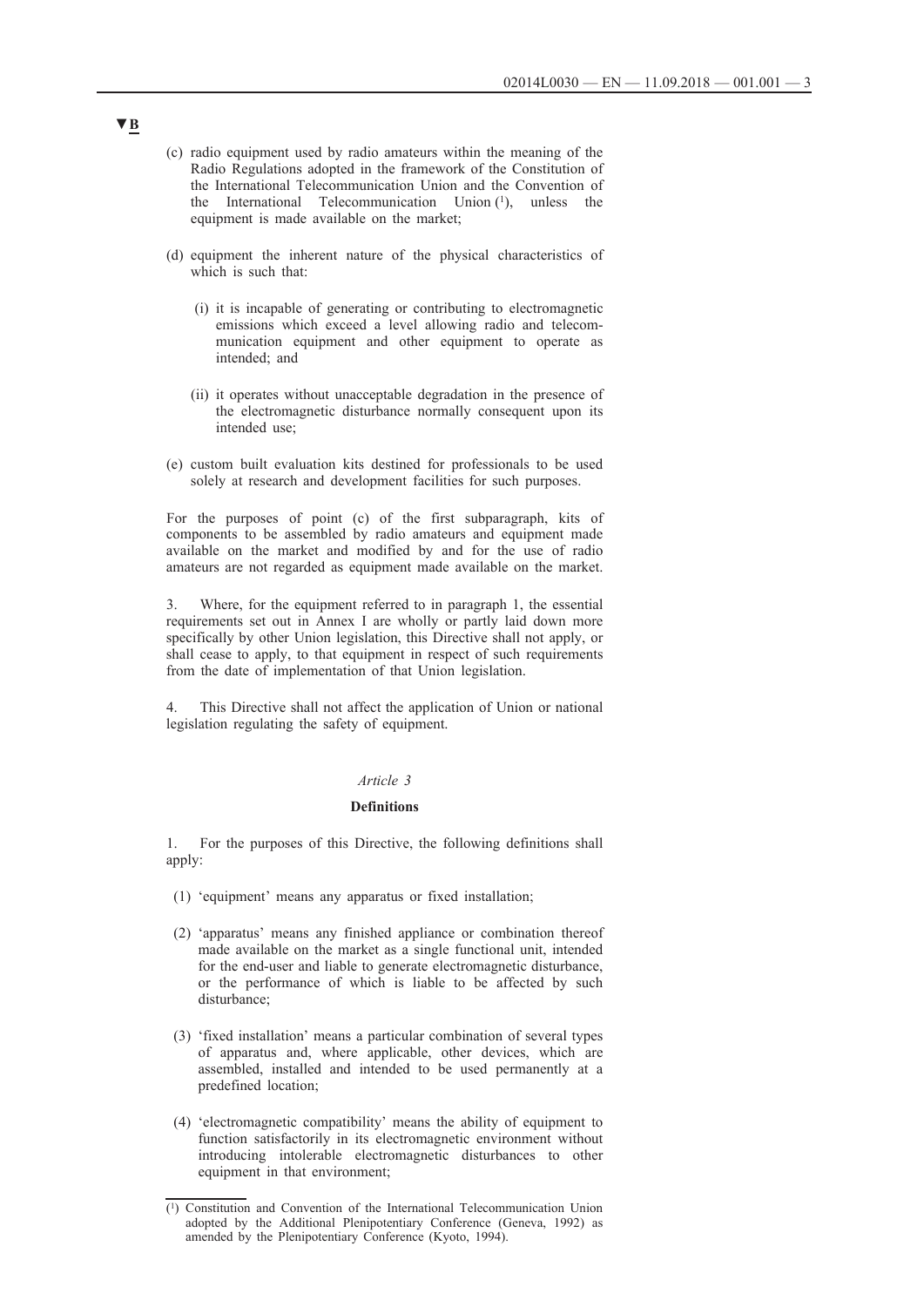- (5) 'electromagnetic disturbance' means any electromagnetic phenomenon which may degrade the performance of equipment; an electromagnetic disturbance may be electromagnetic noise, an unwanted signal or a change in the propagation medium itself;
- (6) 'immunity' means the ability of equipment to perform as intended without degradation in the presence of an electromagnetic disturbance;
- (7) 'safety purposes' means the purposes of safeguarding human life or property;
- (8) 'electromagnetic environment' means all electromagnetic phenomena observable in a given location;
- (9) 'making available on the market' means any supply of apparatus for distribution, consumption or use on the Union market in the course of a commercial activity, whether in return for payment or free of charge;
- (10) 'placing on the market' means the first making available of apparatus on the Union market;
- (11) 'manufacturer' means any natural or legal person who manufactures apparatus or has apparatus designed or manufactured, and markets that apparatus under his name or trade mark;
- (12) 'authorised representative' means any natural or legal person established within the Union who has received a written mandate from a manufacturer to act on his behalf in relation to specified tasks;
- (13) 'importer' means any natural or legal person established within the Union who places apparatus from a third country on the Union market;
- (14) 'distributor' means any natural or legal person in the supply chain, other than the manufacturer or the importer, who makes apparatus available on the market;
- (15) 'economic operators' means the manufacturer, the authorised representative, the importer and the distributor;
- (16) 'technical specification' means a document that prescribes technical requirements to be fulfilled by the equipment;
- (17) 'harmonised standard' means harmonised standard as defined in point (c) of point 1 of Article 2 of Regulation (EU) No 1025/2012;
- (18) 'accreditation' means accreditation as defined in point 10 of Article 2 of Regulation (EC) No 765/2008;
- (19) 'national accreditation body' means national accreditation body as defined in point 11 of Article 2 of Regulation (EC) No 765/2008;
- (20) 'conformity assessment' means the process demonstrating whether the essential requirements of this Directive relating to an apparatus have been fulfilled;
- (21) 'conformity assessment body' means a body that performs conformity assessment activities including calibration, testing, certification and inspection;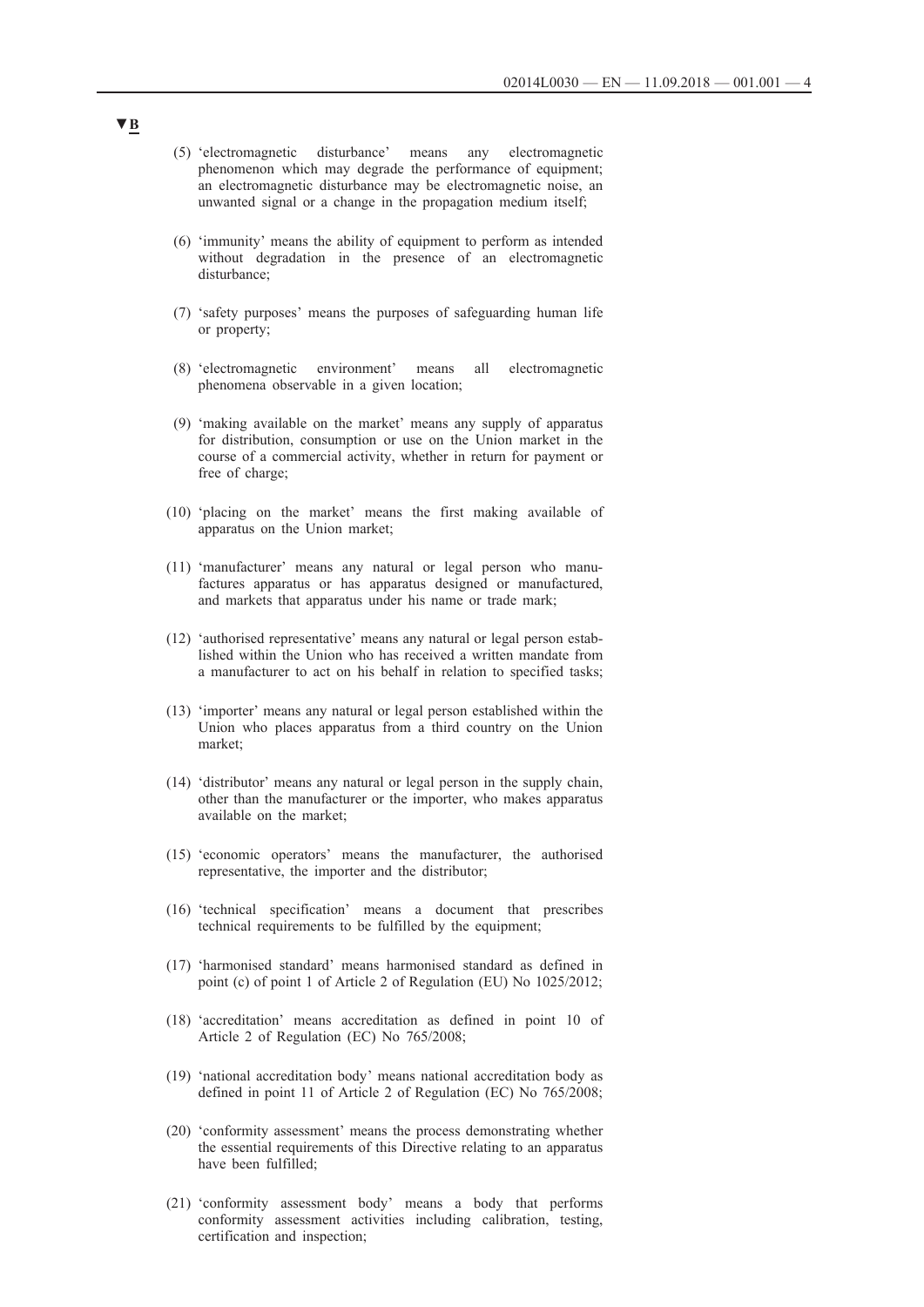- (22) 'recall' means any measure aimed at achieving the return of apparatus that has already been made available to the end-user;
- (23) 'withdrawal' means any measure aimed at preventing apparatus in the supply chain from being made available on the market;
- (24) 'Union harmonisation legislation' means any Union legislation harmonising the conditions for the marketing of products;
- (25) 'CE marking' means a marking by which the manufacturer indicates that the apparatus is in conformity with the applicable requirements set out in Union harmonisation legislation providing for its affixing.

2. For the purposes of this Directive, the following shall be considered as apparatus:

- (1) 'components' or 'sub-assemblies' intended for incorporation into an apparatus by the end-user, which are liable to generate electromagnetic disturbance, or the performance of which is liable to be affected by such disturbance;
- (2) 'mobile installations' defined as a combination of apparatus and, where applicable, other devices, intended to be moved and operated in a range of locations.

### *Article 4*

### **Making available on the market and/or putting into service**

Member States shall take all appropriate measures to ensure that equipment is made available on the market and/or put into service only if it complies with this Directive when properly installed, maintained and used for its intended purpose.

### *Article 5*

#### **Free movement of equipment**

1. Member States shall not impede, for reasons relating to electromagnetic compatibility, the making available on the market and/or the putting into service in their territory of equipment which complies with this Directive.

2. The requirements of this Directive shall not prevent the application in any Member State of the following special measures concerning the putting into service or use of equipment:

- (a) measures to overcome an existing or predicted electromagnetic compatibility problem at a specific site;
- (b) measures taken for safety reasons to protect public telecommunications networks or receiving or transmitting stations when used for safety purposes in well-defined spectrum situations.

Without prejudice to Directive 98/34/EC of the European Parliament and of the Council of 22 June 1998 laying down a procedure for the provision of information in the field of technical standards and regulations (1), Member States shall notify those special measures to the Commission and to the other Member States.

 $(1)$  OJ L 204, 21.7.1998, p. 37.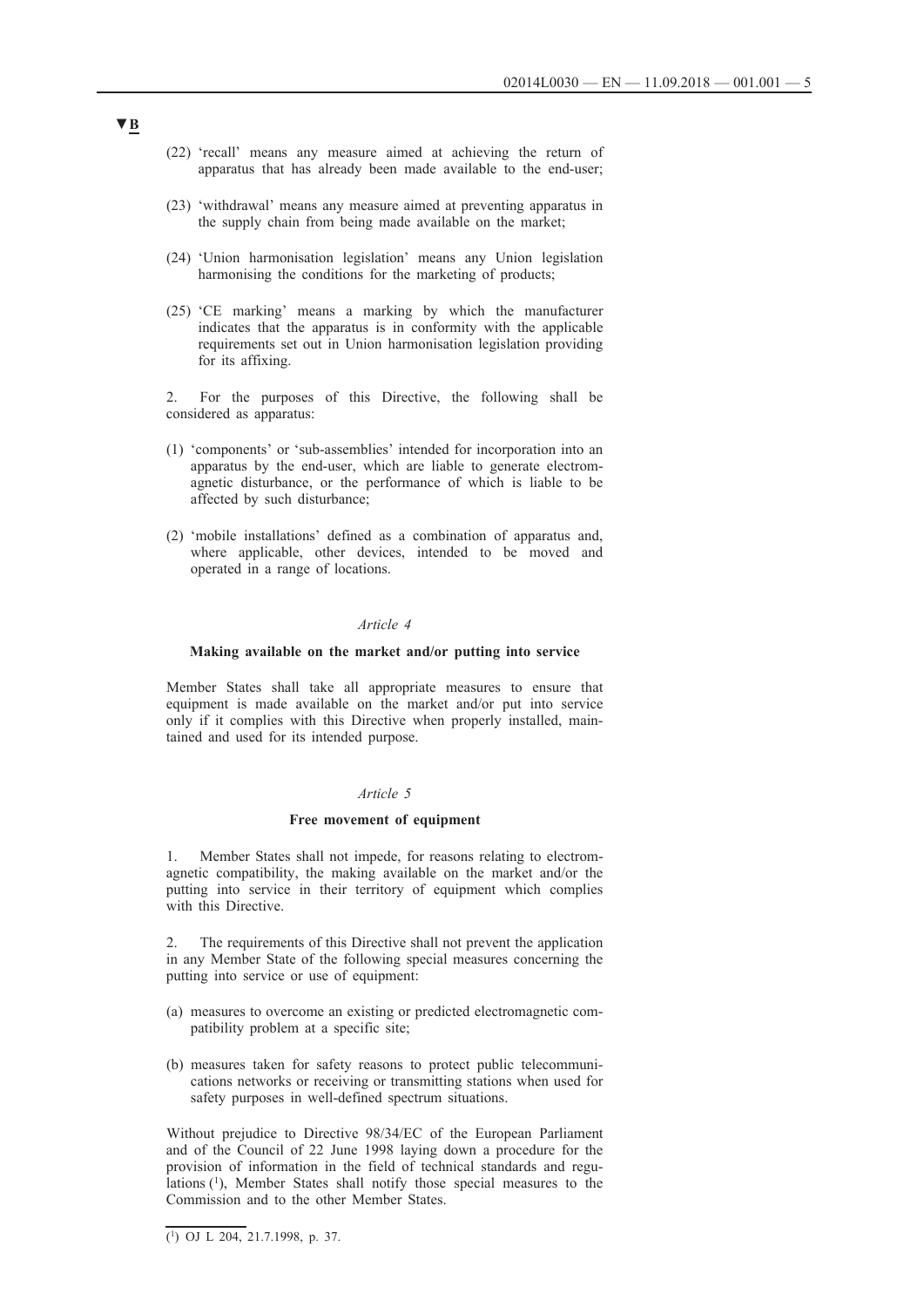The special measures which have been accepted shall be published by the Commission in the *Official Journal of the European Union*.

3. Member States shall not create any obstacles to the display and/or demonstration at trade fairs, exhibitions or similar events of equipment which does not comply with this Directive, provided that a visible sign clearly indicates that such equipment may not be made available on the market and/or put into service until it has been brought into conformity with this Directive. Demonstration may only take place provided that adequate measures have been taken to avoid electromagnetic disturbances.

#### *Article 6*

## **Essential requirements**

The equipment shall meet the essential requirements set out in Annex I.

## CHAPTER 2

## **OBLIGATIONS OF ECONOMIC OPERATORS**

## *Article 7*

#### **Obligations of manufacturers**

1. When placing their apparatus on the market, manufacturers shall ensure that they have been designed and manufactured in accordance with the essential requirements set out in Annex I.

2. Manufacturers shall draw up the technical documentation referred to in Annex II or Annex III and carry out the relevant conformity assessment procedure referred to in Article 14 or have it carried out.

Where compliance of apparatus with the applicable requirements has been demonstrated by that procedure, manufacturers shall draw up an EU declaration of conformity and affix the CE marking.

3. Manufacturers shall keep the technical documentation and the EU declaration of conformity for 10 years after the apparatus has been placed on the market.

4. Manufacturers shall ensure that procedures are in place for series production to remain in conformity with this Directive. Changes in apparatus design or characteristics and changes in the harmonised standards or in other technical specifications by reference to which conformity of apparatus is declared shall be adequately taken into account.

5. Manufacturers shall ensure that apparatus which they have placed on the market bear a type, batch or serial number or other element allowing their identification, or, where the size or nature of the apparatus does not allow it, that the required information is provided on the packaging or in a document accompanying the apparatus.

6. Manufacturers shall indicate, on the apparatus, their name, registered trade name or registered trade mark and the postal address at which they can be contacted or, where that is not possible, on its packaging or in a document accompanying the apparatus. The address shall indicate a single point at which the manufacturer can be contacted. The contact details shall be in a language easily understood by endusers and market surveillance authorities.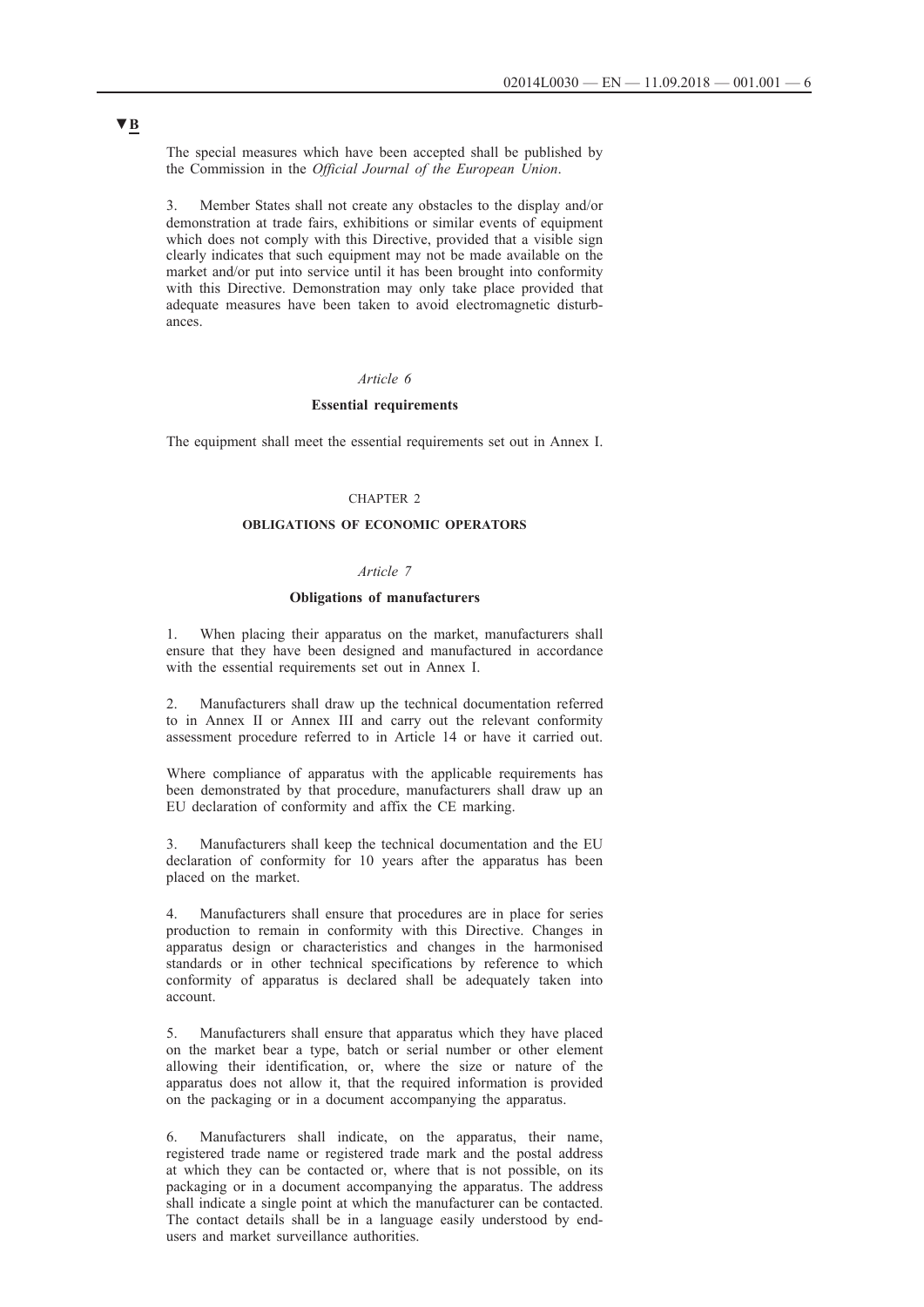7. Manufacturers shall ensure that the apparatus is accompanied by instructions and the information referred to in Article 18 in a language which can be easily understood by consumers and other end-users, as determined by the Member State concerned. Such instructions and information, as well as any labelling, shall be clear, understandable and intelligible.

8. Manufacturers who consider or have reason to believe that an apparatus which they have placed on the market is not in conformity with this Directive shall immediately take the corrective measures necessary to bring that apparatus into conformity, to withdraw it or recall it, if appropriate. Furthermore, where the apparatus presents a risk, manufacturers shall immediately inform the competent national authorities of the Member States in which they made the apparatus available on the market to that effect, giving details, in particular, of the non-compliance and of any corrective measures taken.

9. Manufacturers shall, further to a reasoned request from a competent national authority, provide it with all the information and documentation in paper or electronic form necessary to demonstrate the conformity of the apparatus with this Directive, in a language which can be easily understood by that authority. They shall cooperate with that authority, at its request, on any action taken to eliminate the risks posed by apparatus which they have placed on the market.

### *Article 8*

## **Authorised representatives**

1. A manufacturer may, by a written mandate, appoint an authorised representative.

The obligations laid down in Article 7(1) and the obligation to draw up technical documentation referred to in Article 7(2) shall not form part of the authorised representative's mandate.

2. An authorised representative shall perform the tasks specified in the mandate received from the manufacturer. The mandate shall allow the authorised representative to do at least the following:

- (a) keep the EU declaration of conformity and the technical documentation at the disposal of national market surveillance authorities for 10 years after the apparatus has been placed on the market;
- (b) further to a reasoned request from a competent national authority, provide that authority with all the information and documentation necessary to demonstrate the conformity of the apparatus;
- (c) cooperate with the competent national authorities, at their request, on any action taken to eliminate the risks posed by the apparatus covered by the authorised representative's mandate.

### *Article 9*

## **Obligations of importers**

1. Importers shall place only compliant apparatus on the market.

2. Before placing apparatus on the market importers shall ensure that the appropriate conformity assessment procedure referred to in Article 14 has been carried out by the manufacturer. They shall ensure that the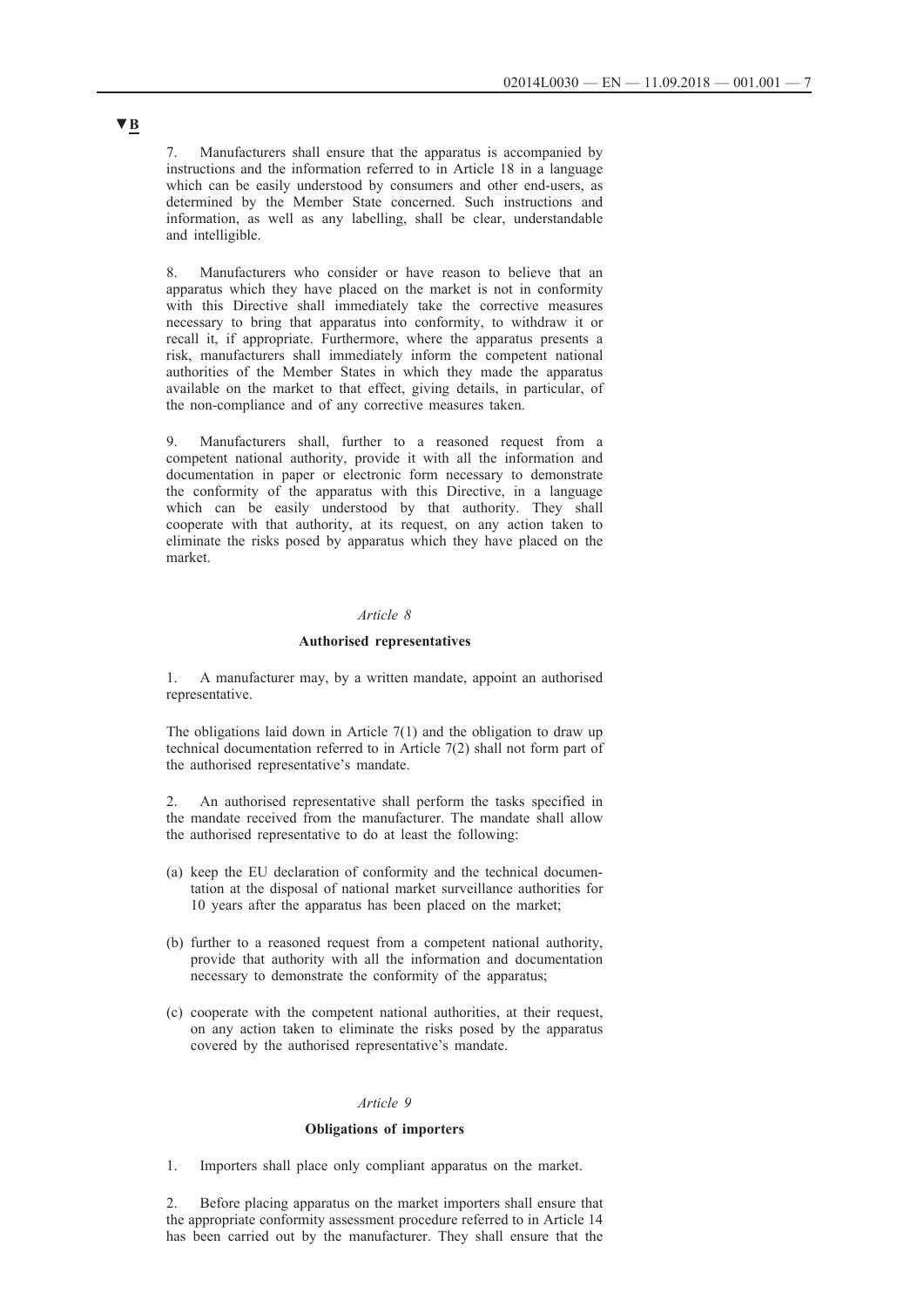manufacturer has drawn up the technical documentation, that the apparatus bears the CE marking and is accompanied by the required documents, and that the manufacturer has complied with the requirements set out in Article 7(5) and (6).

Where an importer considers or has reason to believe that apparatus is not in conformity with the essential requirements set out in Annex I, he shall not place the apparatus on the market until it has been brought into conformity. Furthermore, where the apparatus presents a risk, the importer shall inform the manufacturer and the market surveillance authorities to that effect.

3. Importers shall indicate on the apparatus their name, registered trade name or registered trade mark and the postal address at which they can be contacted or, where that is not possible, on its packaging or in a document accompanying the apparatus. The contact details shall be in a language easily understood by end-users and market surveillance authorities.

4. Importers shall ensure that the apparatus is accompanied by instructions and the information referred to in Article 18 in a language which can be easily understood by consumers and other end-users, as determined by the Member State concerned.

5. Importers shall ensure that, while an apparatus is under their responsibility, its storage or transport conditions do not jeopardise its compliance with the essential requirements set out in Annex I.

6. Importers who consider or have reason to believe that an apparatus which they have placed on the market is not in conformity with this Directive shall immediately take the corrective measures necessary to bring that apparatus into conformity, to withdraw it or recall it, if appropriate. Furthermore, where the apparatus presents a risk, importers shall immediately inform the competent national authorities of the Member States in which they made the apparatus available on the market to that effect, giving details, in particular, of the non-compliance and of any corrective measures taken.

7. Importers shall, for 10 years after the apparatus has been placed on the market, keep a copy of the EU declaration of conformity at the disposal of the market surveillance authorities and ensure that the technical documentation can be made available to those authorities, upon request.

8. Importers shall, further to a reasoned request from a competent national authority, provide it with all the information and documentation in paper or electronic form, necessary to demonstrate the conformity of apparatus in a language which can be easily understood by that authority. They shall cooperate with that authority, at its request, on any action taken to eliminate the risks posed by apparatus which they have placed on the market.

## *Article 10*

### **Obligations of distributors**

When making apparatus available on the market distributors shall act with due care in relation to the requirements of this Directive.

2. Before making apparatus available on the market distributors shall verify that the apparatus bears the CE marking, that it is accompanied by the required documents and by instructions and the information referred to in Article 18 in a language which can be easily understood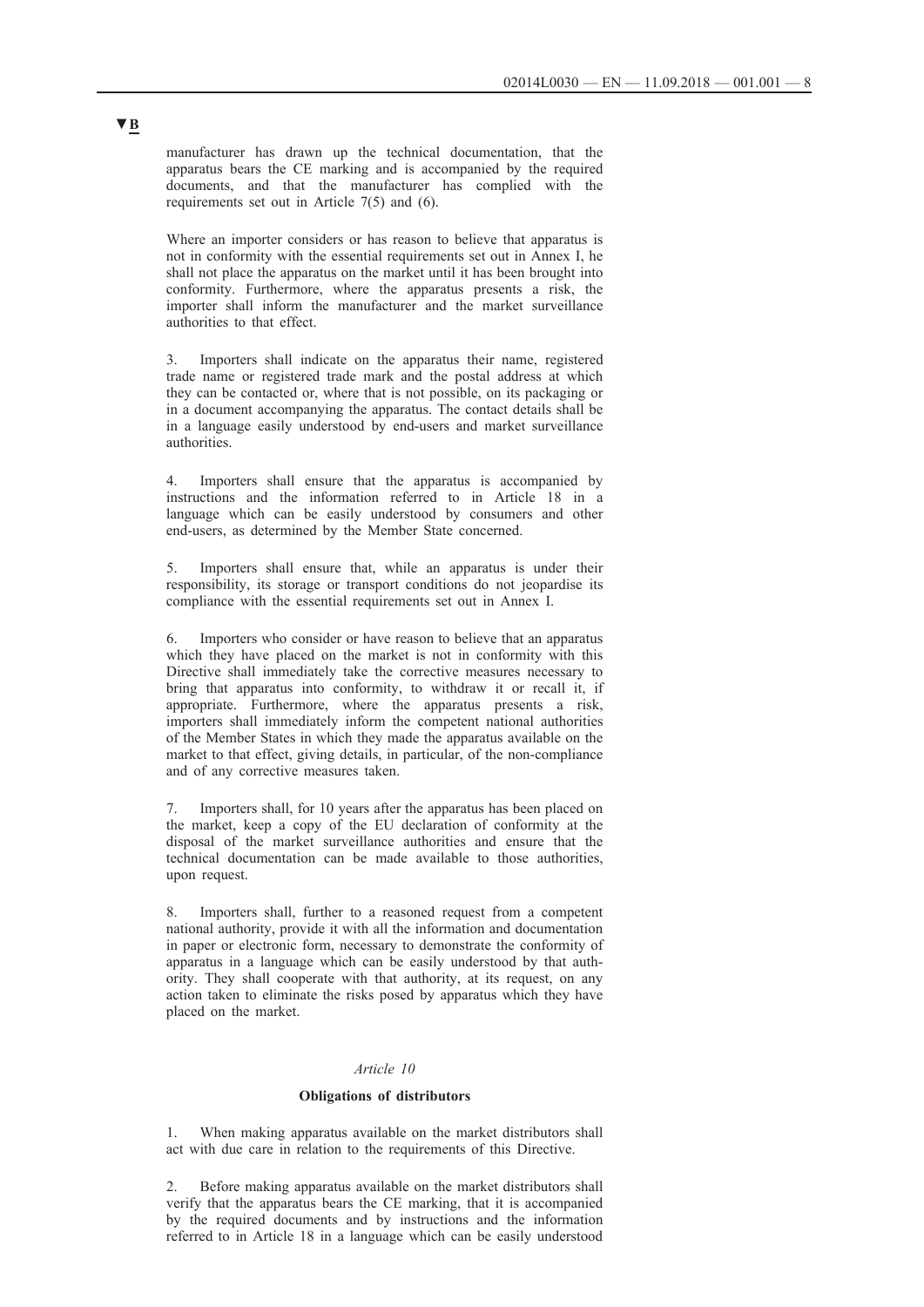by consumers and other end-users in the Member State in which the apparatus is to be made available on the market and that the manufacturer and the importer have complied with the requirements set out in Article 7(5) and (6) and Article 9(3) respectively.

Where a distributor considers or has reason to believe that apparatus is not in conformity with the essential requirements set out in Annex I, he shall not make the apparatus available on the market until it has been brought into conformity. Furthermore, where the apparatus presents a risk, the distributor shall inform the manufacturer or the importer to that effect as well as the market surveillance authorities.

3. Distributors shall ensure that, while apparatus is under their responsibility, its storage or transport conditions do not jeopardise its compliance with the essential requirements set out in Annex I.

4. Distributors who consider or have reason to believe that apparatus which they have made available on the market is not in conformity with this Directive shall make sure that the corrective measures necessary to bring that apparatus into conformity, to withdraw it or recall it, if appropriate, are taken. Furthermore, where the apparatus presents a risk, distributors shall immediately inform the competent national authorities of the Member States in which they made the apparatus available on the market to that effect, giving details, in particular, of the noncompliance and of any corrective measures taken.

5. Distributors shall, further to a reasoned request from a competent national authority, provide it with all the information and documentation in paper or electronic form, necessary to demonstrate the conformity of the apparatus. They shall cooperate with that authority, at its request, on any action taken to eliminate the risks posed by apparatus which they have made available on the market.

#### *Article 11*

### **Cases in which obligations of manufacturers apply to importers and distributors**

An importer or distributor shall be considered a manufacturer for the purposes of this Directive and he shall be subject to the obligations of the manufacturer under Article 7, where he places apparatus on the market under his name or trade mark or modifies apparatus already placed on the market in such a way that compliance with this Directive may be affected.

## *Article 12*

## **Identification of economic operators**

Economic operators shall, on request, identify the following to the market surveillance authorities:

- (a) any economic operator who has supplied them with apparatus;
- (b) any economic operator to whom they have supplied apparatus.

Economic operators shall be able to present the information referred to in the first paragraph for 10 years after they have been supplied with the apparatus and for 10 years after they have supplied the apparatus.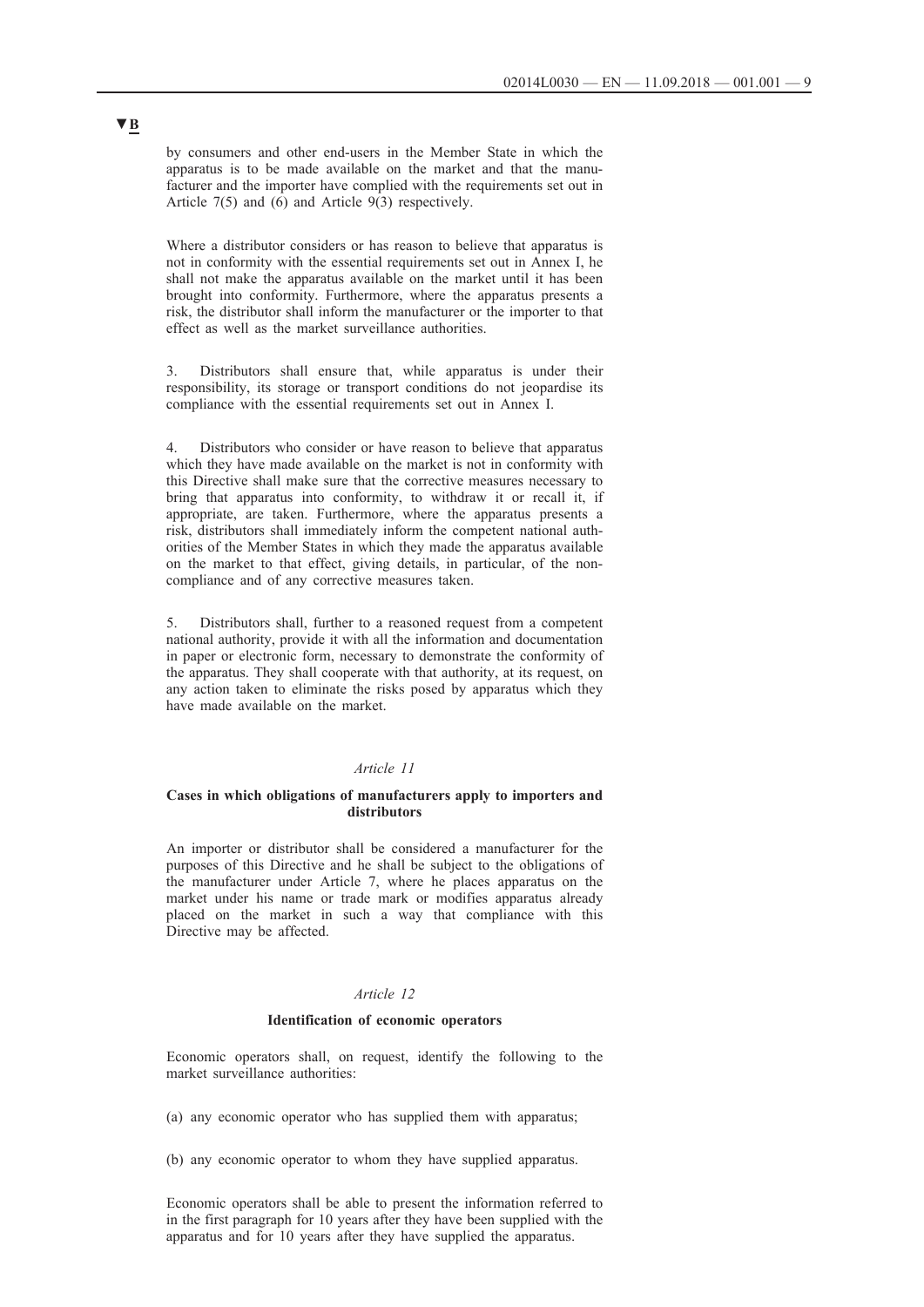#### CHAPTER 3

## **CONFORMITY OF EQUIPMENT**

#### *Article 13*

#### **Presumption of conformity of equipment**

Equipment which is in conformity with harmonised standards or parts thereof the references of which have been published in the *Official Journal of the European Union* shall be presumed to be in conformity with the essential requirements set out in Annex I covered by those standards or parts thereof.

#### *Article 14*

## **Conformity assessment procedures for apparatus**

Compliance of apparatus with the essential requirements set out in Annex I shall be demonstrated by means of either of the following conformity assessment procedures:

- (a) internal production control set out in Annex II;
- (b) EU type examination that is followed by Conformity to type based on internal production control set out in Annex III.

The manufacturer may choose to restrict the application of the procedure referred to in point (b) of the first paragraph to some aspects of the essential requirements, provided that for the other aspects of the essential requirements the procedure referred to in point (a) of the first paragraph is applied.

## *Article 15*

#### **EU declaration of conformity**

1. The EU declaration of conformity shall state that the fulfilment of the essential requirements set out in Annex I has been demonstrated.

2. The EU declaration of conformity shall have the model structure set out in Annex IV, shall contain the elements specified in the relevant modules set out in Annexes II and III and shall be continuously updated. It shall be translated into the language or languages required by the Member State in which the apparatus is placed or made available on the market.

3. Where apparatus is subject to more than one Union act requiring an EU declaration of conformity, a single EU declaration of conformity shall be drawn up in respect of all such Union acts. That declaration shall contain the identification of the Union acts concerned including their publication references.

By drawing up the EU declaration of conformity, the manufacturer shall assume responsibility for the compliance of the apparatus with the requirements laid down in this Directive.

### *Article 16*

#### **General principles of the CE marking**

The CE marking shall be subject to the general principles set out in Article 30 of Regulation (EC) No 765/2008.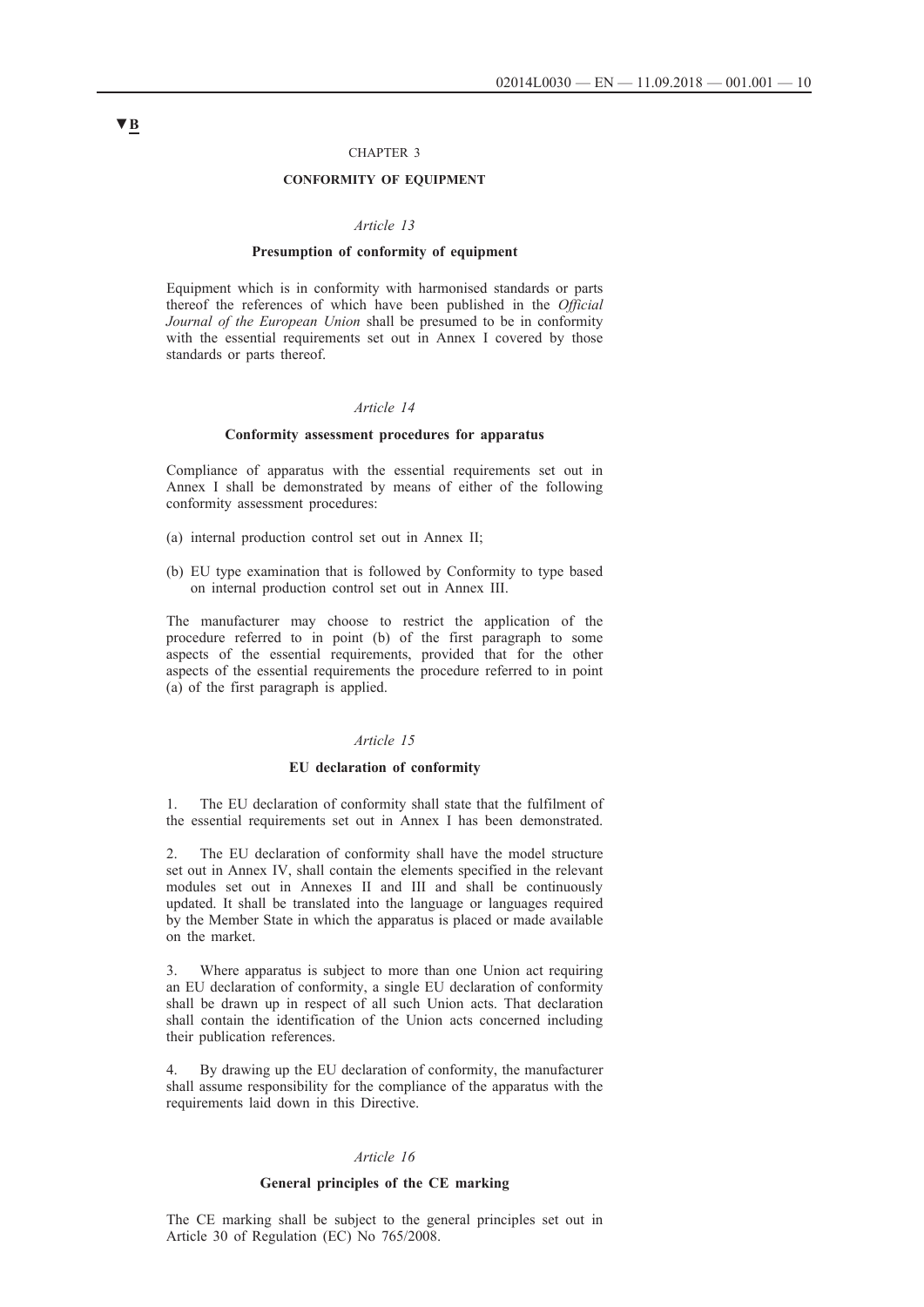## *Article 17*

## **Rules and conditions for affixing the CE marking**

1. The CE marking shall be affixed visibly, legibly and indelibly to the apparatus or to its data plate. Where that is not possible or not warranted on account of the nature of the apparatus, it shall be affixed to the packaging and to the accompanying documents.

2. The CE marking shall be affixed before the apparatus is placed on the market.

3. Member States shall build upon existing mechanisms to ensure correct application of the regime governing the CE marking and shall take appropriate action in the event of improper use of that marking.

## *Article 18*

## **Information concerning the use of apparatus**

1. Apparatus shall be accompanied by information on any specific precautions that must be taken when the apparatus is assembled, installed, maintained or used, in order to ensure that, when put into service, the apparatus is in conformity with the essential requirements set out in point 1 of Annex I.

2. Apparatus for which compliance with the essential requirements set out in point 1 of Annex I is not ensured in residential areas shall be accompanied by a clear indication of such restriction of use, where appropriate also on the packaging.

3. The information required to enable apparatus to be used in accordance with the intended purpose of the apparatus shall be included in the instructions accompanying the apparatus.

### *Article 19*

### **Fixed installations**

1. Apparatus which has been made available on the market and which may be incorporated into a fixed installation shall be subject to all relevant provisions for apparatus set out in this Directive.

However, the requirements of Articles 6 to 12 and Articles 14 to 18 shall not be compulsory in the case of apparatus which is intended for incorporation into a particular fixed installation and is otherwise not made available on the market.

In such cases, the accompanying documentation shall identify the fixed installation and its electromagnetic compatibility characteristics and shall indicate the precautions to be taken for the incorporation of the apparatus into the fixed installation in order not to compromise the conformity of that installation. It shall also include the information referred to in Article 7(5) and (6) and Article 9(3).

The good engineering practices referred to in point 2 of Annex I shall be documented and the documentation shall be held by the person or persons responsible at the disposal of the relevant national authorities for inspection for as long as the fixed installation is in operation.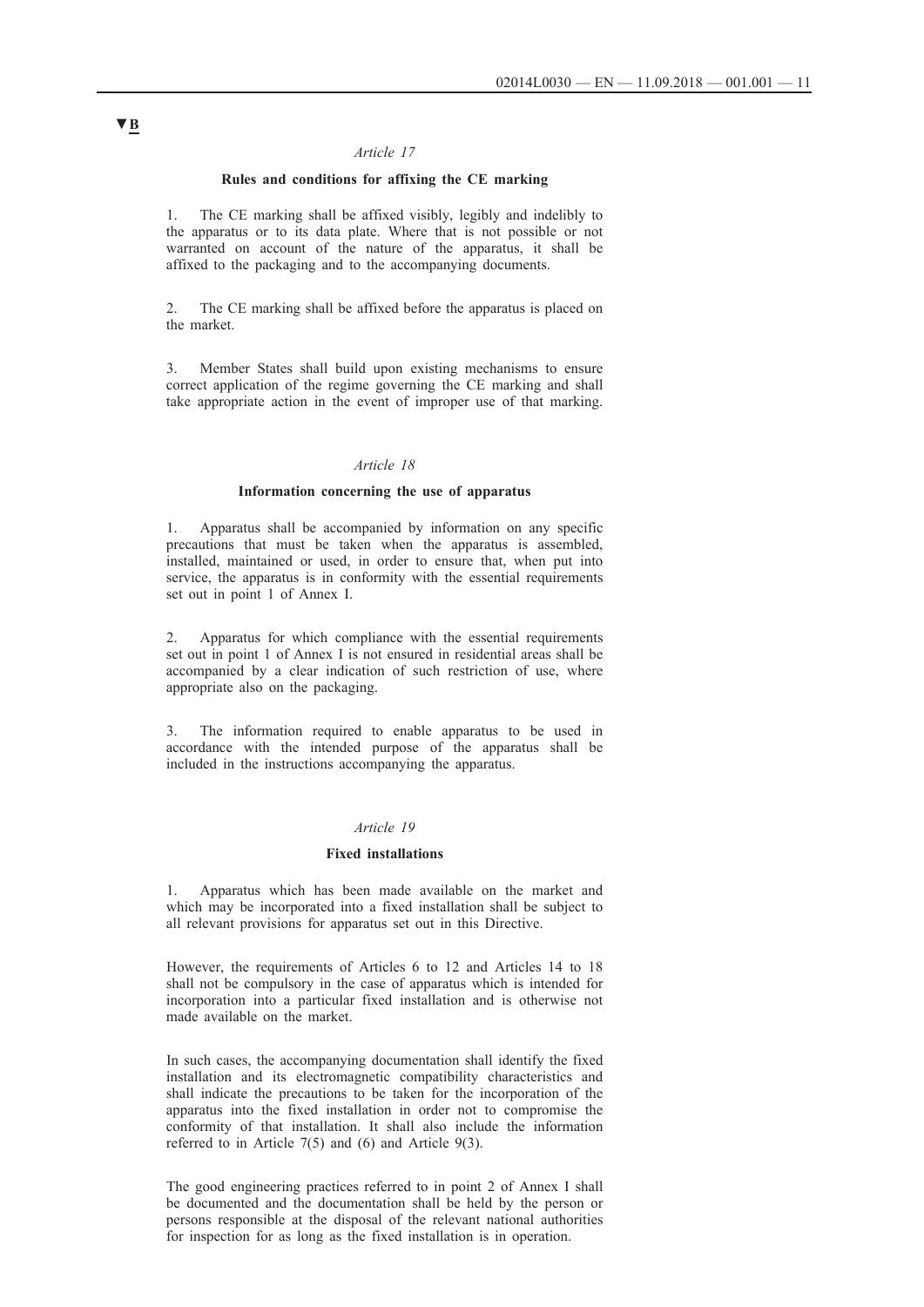2. Where there are indications of non-compliance of the fixed installation, in particular, where there are complaints about disturbances being generated by the installation, the competent authorities of the Member State concerned may request evidence of compliance of the fixed installation, and, when appropriate, initiate an evaluation.

Where non-compliance is established, the competent authorities shall impose appropriate measures to bring the fixed installation into compliance with the essential requirements set out in Annex I.

3. Member States shall set out the necessary provisions for identifying the person or persons responsible for the establishment of compliance of a fixed installation with the relevant essential requirements.

### CHAPTER 4

## **NOTIFICATION OF CONFORMITY ASSESSMENT BODIES**

### *Article 20*

### **Notification**

Member States shall notify the Commission and the other Member States of bodies authorised to carry out third-party conformity assessment tasks under this Directive.

### *Article 21*

### **Notifying authorities**

1. Member States shall designate a notifying authority that shall be responsible for setting up and carrying out the necessary procedures for the assessment and notification of conformity assessment bodies and the monitoring of notified bodies, including compliance with Article 26.

2. Member States may decide that the assessment and monitoring referred to in paragraph 1 shall be carried out by a national accreditation body within the meaning of and in accordance with Regulation (EC) No 765/2008.

3. Where the notifying authority delegates or otherwise entrusts the assessment, notification or monitoring referred to in paragraph 1 to a body which is not a governmental entity, that body shall be a legal entity and shall comply mutatis mutandis with the requirements laid down in Article 22. In addition it shall have arrangements to cover liabilities arising out of its activities.

4. The notifying authority shall take full responsibility for the tasks performed by the body referred to in paragraph 3.

#### *Article 22*

#### **Requirements relating to notifying authorities**

1. A notifying authority shall be established in such a way that no conflict of interest with conformity assessment bodies occurs.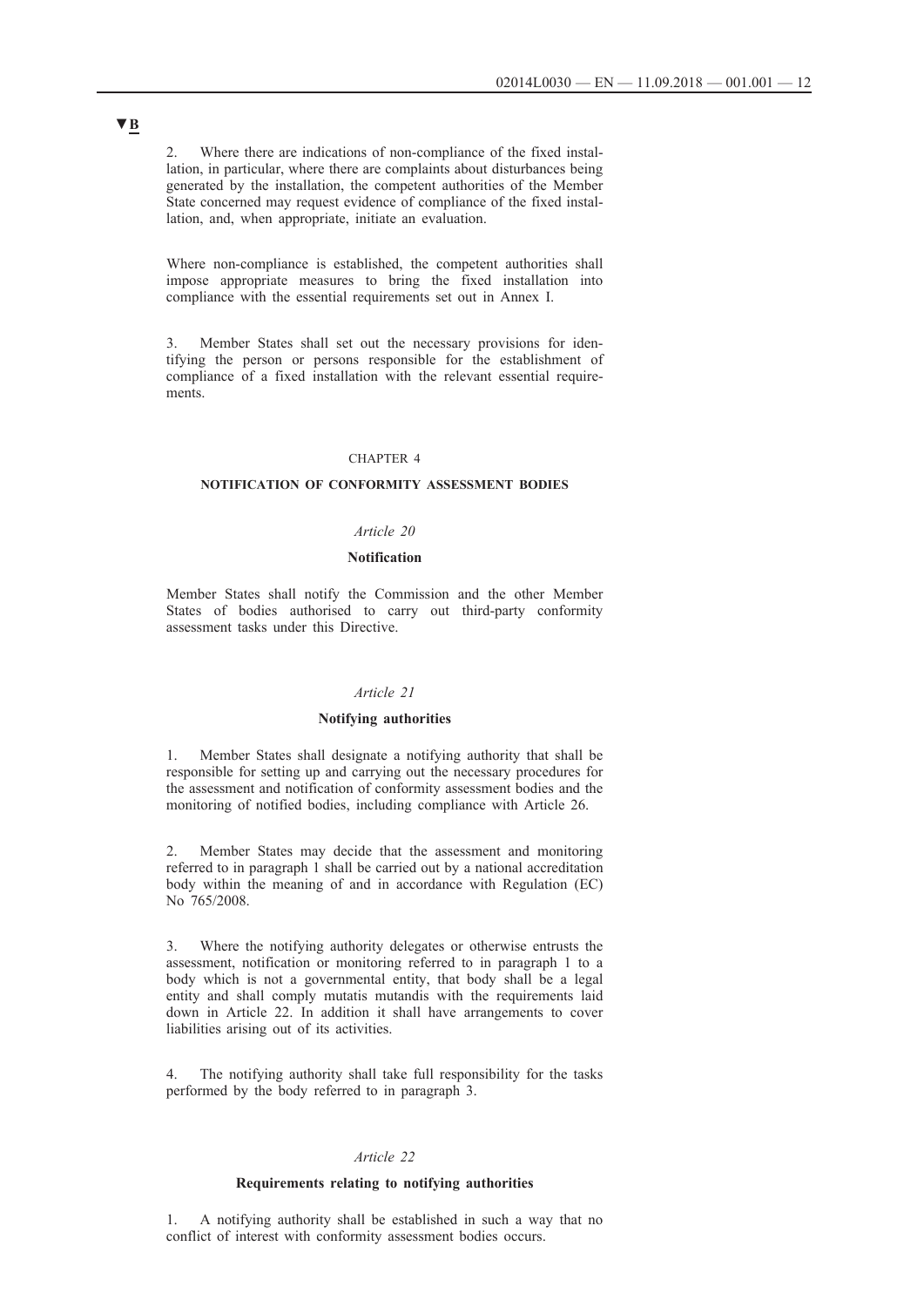2. A notifying authority shall be organised and operated so as to safeguard the objectivity and impartiality of its activities.

3. A notifying authority shall be organised in such a way that each decision relating to notification of a conformity assessment body is taken by competent persons different from those who carried out the assessment.

4. A notifying authority shall not offer or provide any activities that conformity assessment bodies perform or consultancy services on a commercial or competitive basis.

5. A notifying authority shall safeguard the confidentiality of the information it obtains.

6. A notifying authority shall have a sufficient number of competent personnel at its disposal for the proper performance of its tasks.

### *Article 23*

## **Information obligation on notifying authorities**

Member States shall inform the Commission of their procedures for the assessment and notification of conformity assessment bodies and the monitoring of notified bodies, and of any changes thereto.

The Commission shall make that information publicly available.

## *Article 24*

## **Requirements relating to notified bodies**

1. For the purposes of notification, a conformity assessment body shall meet the requirements laid down in paragraphs 2 to 11.

2. A conformity assessment body shall be established under national law of a Member State and have legal personality.

3. A conformity assessment body shall be a third-party body independent of the organisation or the apparatus it assesses.

A body belonging to a business association or professional federation representing undertakings involved in the design, manufacturing, provision, assembly, use or maintenance of apparatus which it assesses, may, on condition that its independence and the absence of any conflict of interest are demonstrated, be considered such a body.

4. A conformity assessment body, its top level management and the personnel responsible for carrying out the conformity assessment tasks shall not be the designer, manufacturer, supplier, installer, purchaser, owner, user or maintainer of the apparatus which they assess, nor the representative of any of those parties. This shall not preclude the use of assessed apparatus that are necessary for the operations of the conformity assessment body or the use of such apparatus for personal purposes.

A conformity assessment body, its top level management and the personnel responsible for carrying out the conformity assessment tasks shall not be directly involved in the design, manufacture or construction, the marketing, installation, use or maintenance of those apparatus, or represent the parties engaged in those activities. They shall not engage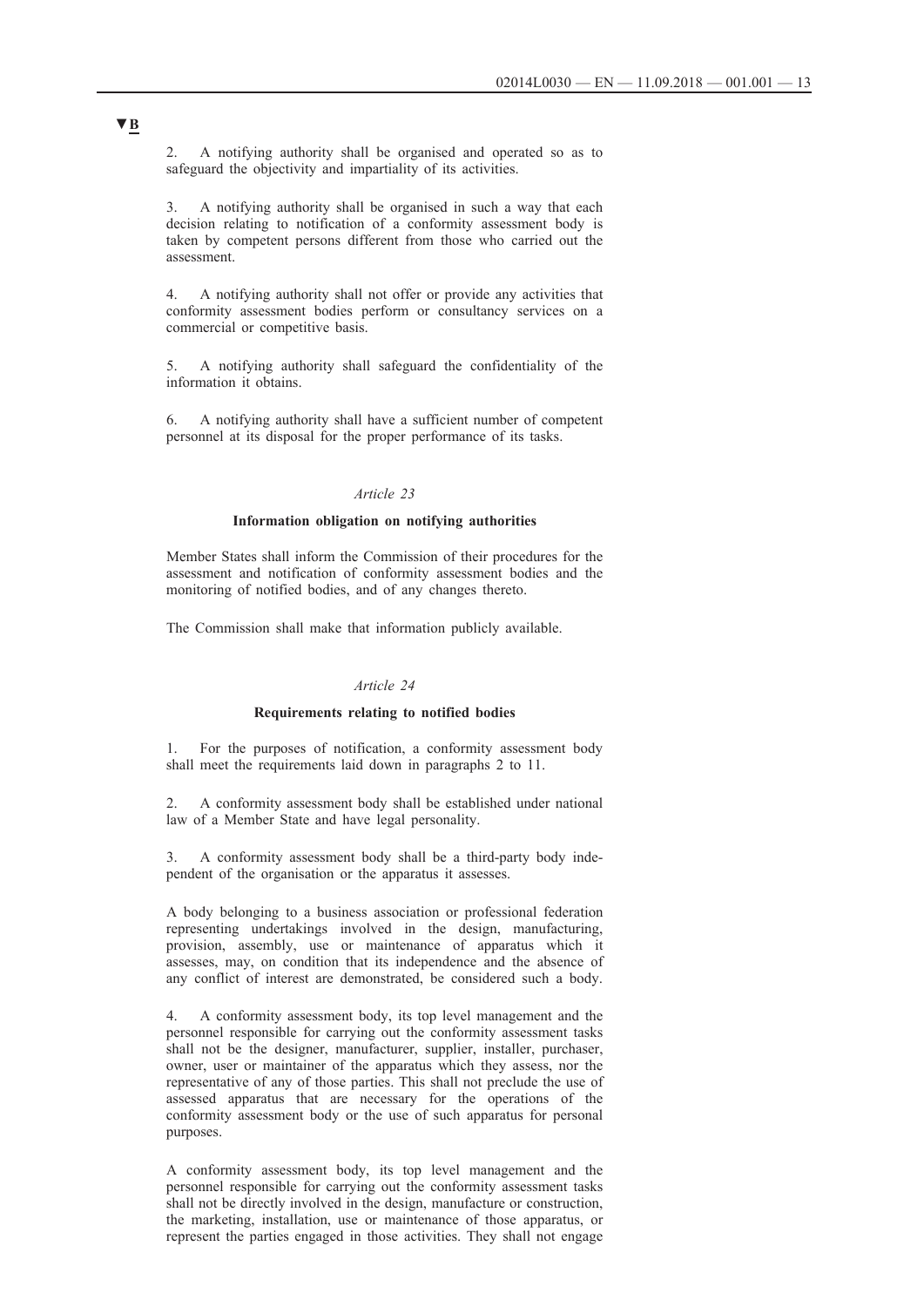in any activity that may conflict with their independence of judgement or integrity in relation to conformity assessment activities for which they are notified. This shall in particular apply to consultancy services.

Conformity assessment bodies shall ensure that the activities of their subsidiaries or subcontractors do not affect the confidentiality, objectivity or impartiality of their conformity assessment activities.

5. Conformity assessment bodies and their personnel shall carry out the conformity assessment activities with the highest degree of professional integrity and the requisite technical competence in the specific field and shall be free from all pressures and inducements, particularly financial, which might influence their judgement or the results of their conformity assessment activities, especially as regards persons or groups of persons with an interest in the results of those activities.

6. A conformity assessment body shall be capable of carrying out all the conformity assessment tasks assigned to it by Annex III and in relation to which it has been notified, whether those tasks are carried out by the conformity assessment body itself or on its behalf and under its responsibility.

At all times and for each conformity assessment procedure and each kind or category of apparatus in relation to which it has been notified, a conformity assessment body shall have at its disposal the necessary:

- (a) personnel with technical knowledge and sufficient and appropriate experience to perform the conformity assessment tasks;
- (b) descriptions of procedures in accordance with which conformity assessment is carried out, ensuring the transparency and the ability of reproduction of those procedures. It shall have appropriate policies and procedures in place that distinguish between tasks it carries out as a notified body and other activities;
- (c) procedures for the performance of activities which take due account of the size of an undertaking, the sector in which it operates, its structure, the degree of complexity of the apparatus technology in question and the mass or serial nature of the production process.

A conformity assessment body shall have the means necessary to perform the technical and administrative tasks connected with the conformity assessment activities in an appropriate manner and shall have access to all necessary equipment or facilities.

7. The personnel responsible for carrying out conformity assessment tasks shall have the following:

- (a) sound technical and vocational training covering all the conformity assessment activities in relation to which the conformity assessment body has been notified;
- (b) satisfactory knowledge of the requirements of the assessments they carry out and adequate authority to carry out those assessments;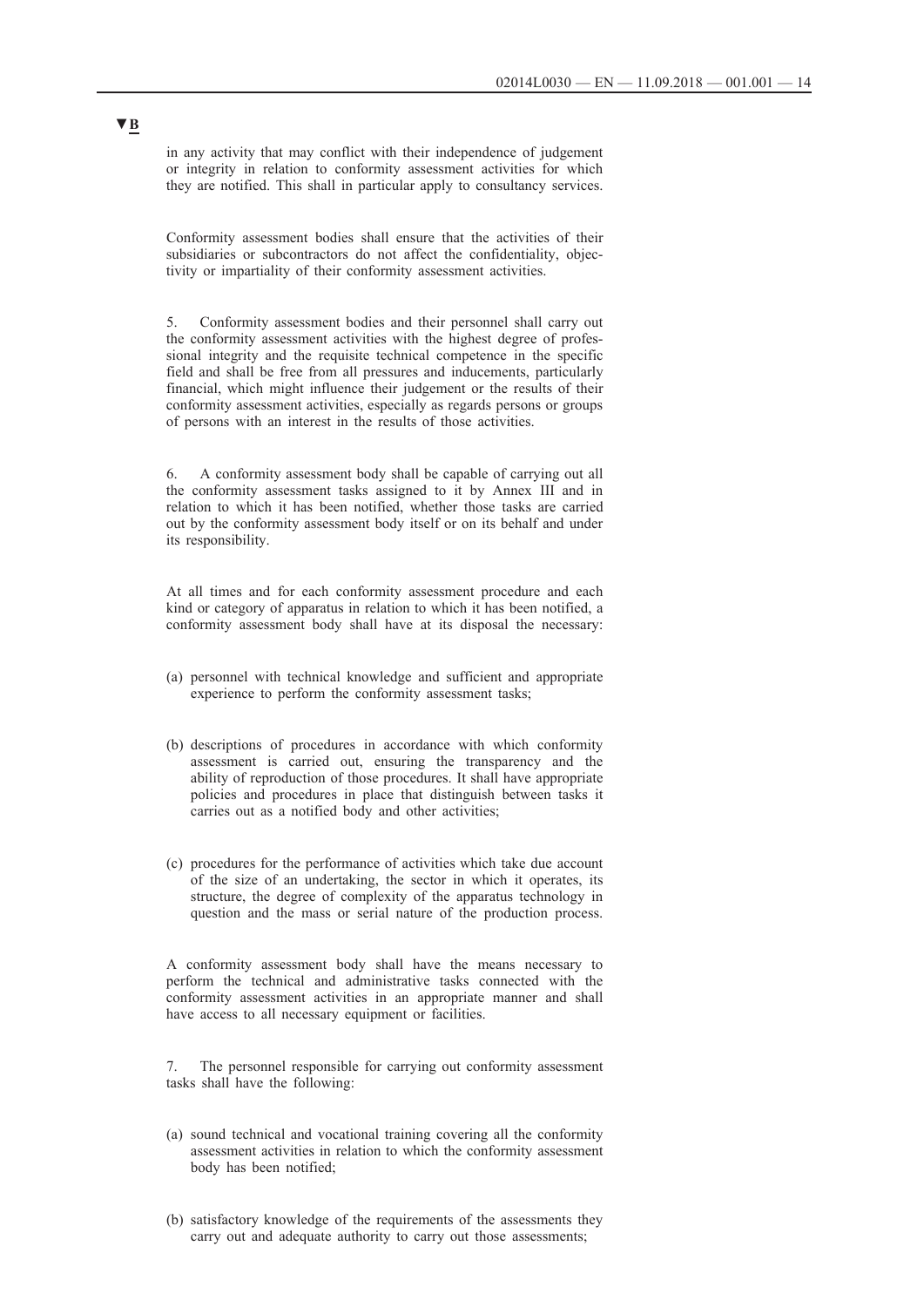- (c) appropriate knowledge and understanding of the essential requirements set out in Annex I, of the applicable harmonised standards and of the relevant provisions of Union harmonisation legislation and of national legislation;
- (d) the ability to draw up certificates, records and reports demonstrating that assessments have been carried out.

8. The impartiality of the conformity assessment bodies, their top level management and of the personnel responsible for carrying out the conformity assessment tasks shall be guaranteed.

The remuneration of the top level management and personnel responsible for carrying out the conformity assessment tasks of a conformity assessment body shall not depend on the number of assessments carried out or on the results of those assessments.

9. Conformity assessment bodies shall take out liability insurance unless liability is assumed by the State in accordance with national law, or the Member State itself is directly responsible for the conformity assessment.

10. The personnel of a conformity assessment body shall observe professional secrecy with regard to all information obtained in carrying out their tasks under Annex III or any provision of national law giving effect to it, except in relation to the competent authorities of the Member State in which its activities are carried out. Proprietary rights shall be protected.

11. Conformity assessment bodies shall participate in, or ensure that their personnel responsible for carrying out the conformity assessment tasks are informed of, the relevant standardisation activities and the activities of the notified body coordination group established under the relevant Union harmonisation legislation and shall apply as general guidance the administrative decisions and documents produced as a result of the work of that group.

## *Article 25*

### **Presumption of conformity of notified bodies**

Where a conformity assessment body demonstrates its conformity with the criteria laid down in the relevant harmonised standards or parts thereof the references of which have been published in the *Official Journal of the European Union* it shall be presumed to comply with the requirements set out in Article 24 in so far as the applicable harmonised standards cover those requirements.

## *Article 26*

### **Subsidiaries of and subcontracting by notified bodies**

1. Where a notified body subcontracts specific tasks connected with conformity assessment or has recourse to a subsidiary, it shall ensure that the subcontractor or the subsidiary meets the requirements set out in Article 24 and shall inform the notifying authority accordingly.

2. Notified bodies shall take full responsibility for the tasks performed by subcontractors or subsidiaries wherever these are established.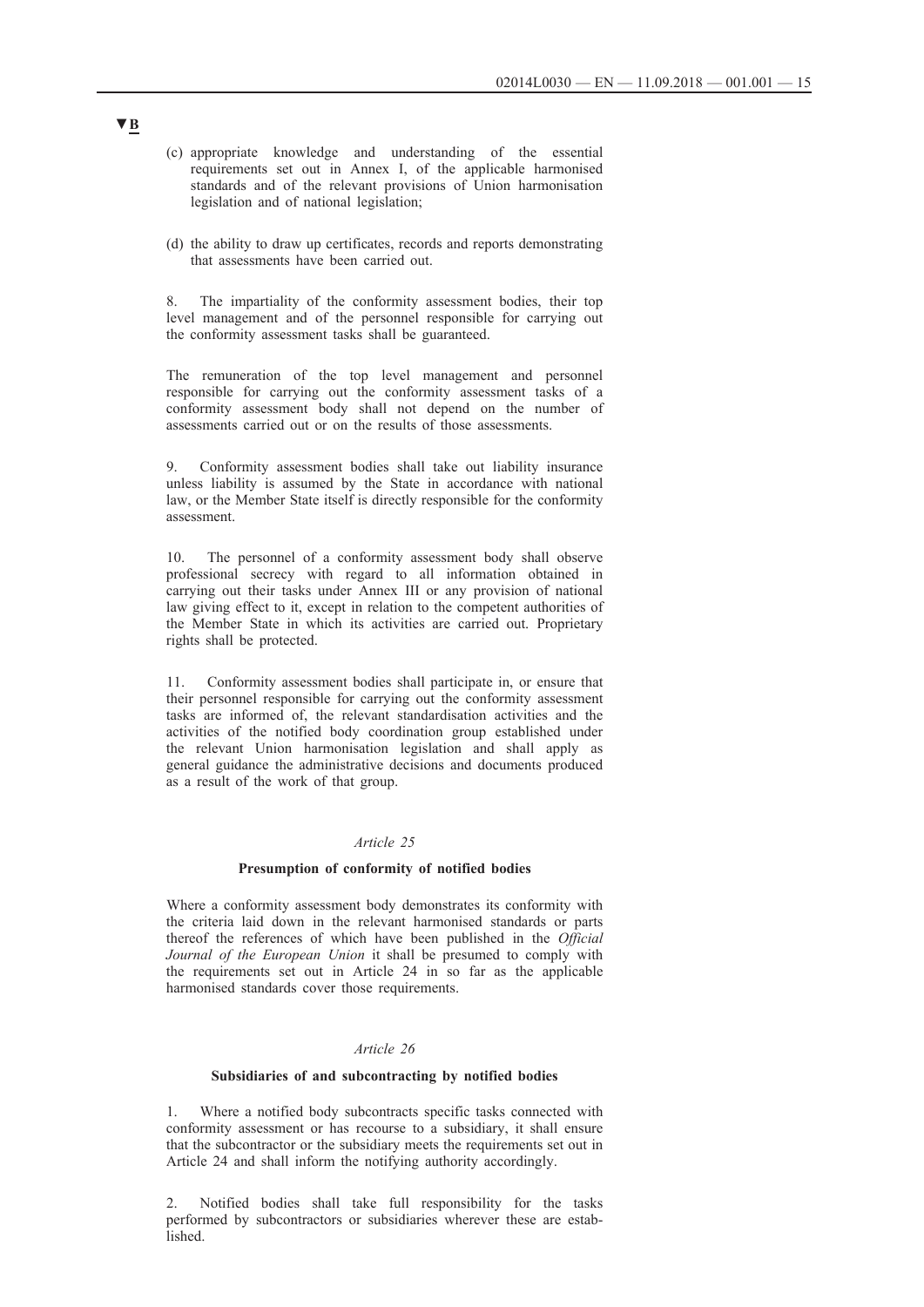3. Activities may be subcontracted or carried out by a subsidiary only with the agreement of the client.

Notified bodies shall keep at the disposal of the notifying authority the relevant documents concerning the assessment of the qualifications of the subcontractor or the subsidiary and the work carried out by them under Annex III.

## *Article 27*

#### **Application for notification**

1. A conformity assessment body shall submit an application for notification to the notifying authority of the Member State in which it is established.

2. The application for notification shall be accompanied by a description of the conformity assessment activities, the conformity assessment module or modules and the apparatus for which that body claims to be competent, as well as by an accreditation certificate, where one exists, issued by a national accreditation body attesting that the conformity assessment body fulfils the requirements laid down in Article 24.

3. Where the conformity assessment body concerned cannot provide an accreditation certificate, it shall provide the notifying authority with all the documentary evidence necessary for the verification, recognition and regular monitoring of its compliance with the requirements laid down in Article 24.

#### *Article 28*

## **Notification procedure**

1. Notifying authorities may notify only conformity assessment bodies which have satisfied the requirements laid down in Article 24.

2. They shall notify the Commission and the other Member States using the electronic notification tool developed and managed by the **Commission** 

3. The notification shall include full details of the conformity assessment activities, the conformity assessment module or modules and apparatus concerned and the relevant attestation of competence.

4. Where a notification is not based on an accreditation certificate as referred to in Article 27(2), the notifying authority shall provide the Commission and the other Member States with documentary evidence which attests to the conformity assessment body's competence and the arrangements in place to ensure that that body will be monitored regularly and will continue to satisfy the requirements laid down in Article 24.

5. The body concerned may perform the activities of a notified body only where no objections are raised by the Commission or the other Member States within two weeks of a notification where an accreditation certificate is used or within two months of a notification where accreditation is not used.

Only such a body shall be considered a notified body for the purposes of this Directive.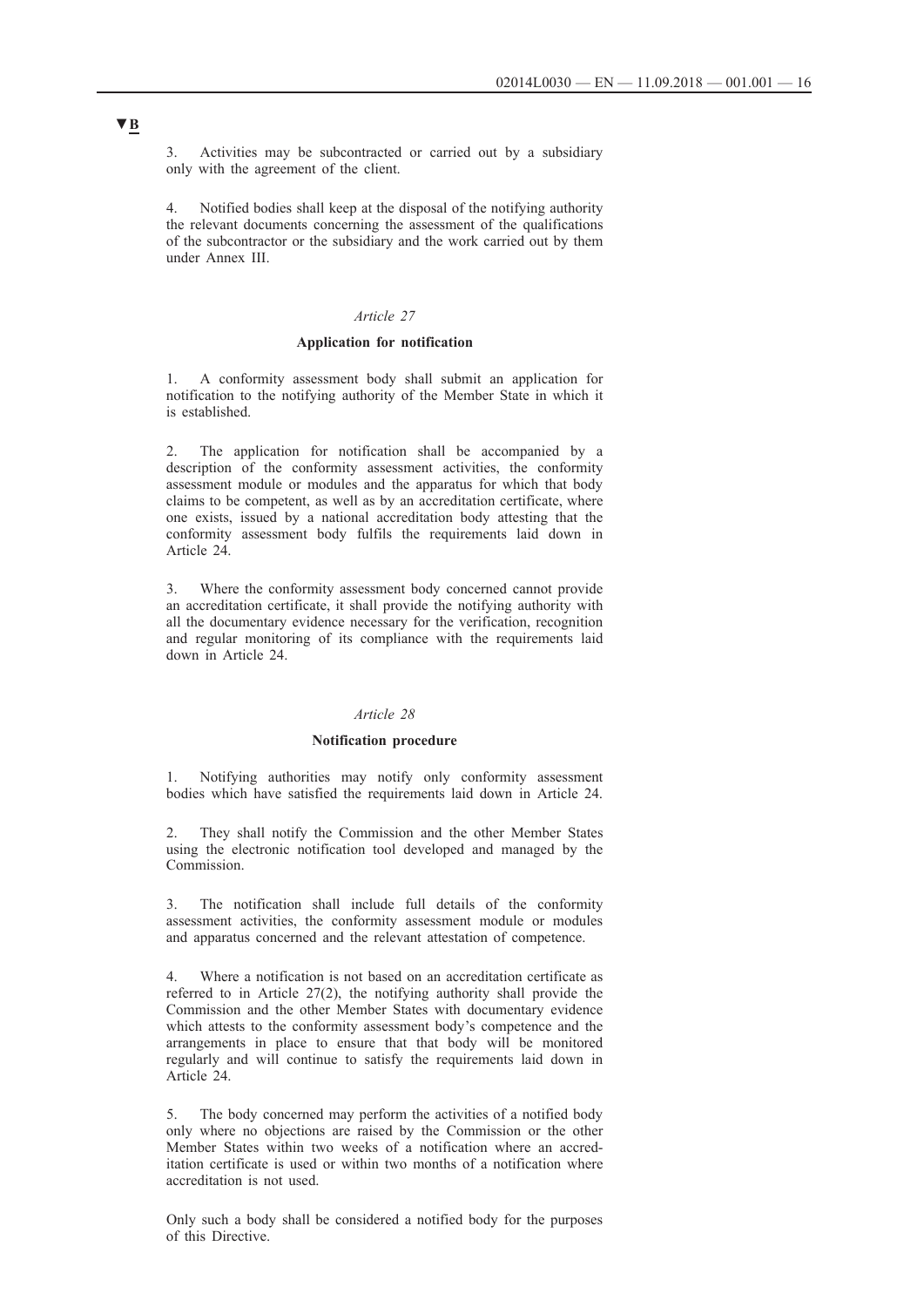6. The notifying authority shall notify the Commission and the other Member States of any subsequent relevant changes to the notification.

## *Article 29*

#### **Identification numbers and lists of notified bodies**

1. The Commission shall assign an identification number to a notified body.

It shall assign a single such number even where the body is notified under several Union acts.

2. The Commission shall make publicly available the list of the bodies notified under this Directive, including the identification numbers that have been assigned to them and the activities for which they have been notified.

The Commission shall ensure that the list is kept up to date.

### *Article 30*

### **Changes to notifications**

1. Where a notifying authority has ascertained or has been informed that a notified body no longer meets the requirements laid down in Article 24, or that it is failing to fulfil its obligations, the notifying authority shall restrict, suspend or withdraw notification as appropriate, depending on the seriousness of the failure to meet those requirements or fulfil those obligations. It shall immediately inform the Commission and the other Member States accordingly.

2. In the event of restriction, suspension or withdrawal of notification, or where the notified body has ceased its activity, the notifying Member State shall take appropriate steps to ensure that the files of that body are either processed by another notified body or kept available for the responsible notifying and market surveillance authorities at their request.

## *Article 31*

#### **Challenge of the competence of notified bodies**

1. The Commission shall investigate all cases where it doubts, or doubt is brought to its attention regarding, the competence of a notified body or the continued fulfilment by a notified body of the requirements and responsibilities to which it is subject.

2. The notifying Member State shall provide the Commission, on request, with all information relating to the basis for the notification or the maintenance of the competence of the notified body concerned.

3. The Commission shall ensure that all sensitive information obtained in the course of its investigations is treated confidentially.

4. Where the Commission ascertains that a notified body does not meet or no longer meets the requirements for its notification, it shall adopt an implementing act requesting the notifying Member State to take the necessary corrective measures, including withdrawal of notification if necessary.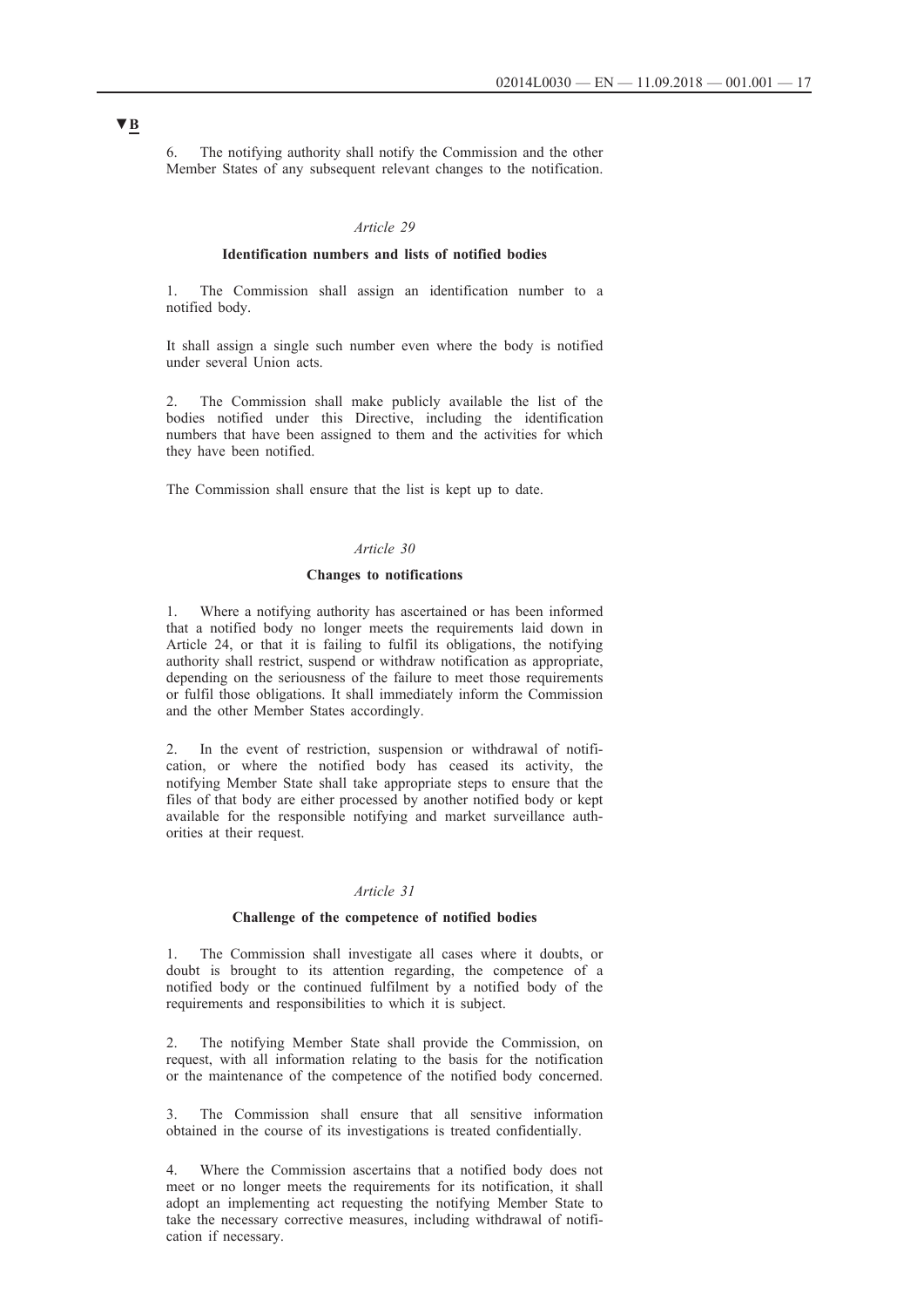That implementing act shall be adopted in accordance with the advisory procedure referred to in Article 41(2).

## *Article 32*

#### **Operational obligations of notified bodies**

1. Notified bodies shall carry out conformity assessments in accordance with the conformity assessment procedures provided for in Annex III.

2. Conformity assessments shall be carried out in a proportionate manner, avoiding unnecessary burdens for economic operators.

Conformity assessment bodies shall perform their activities taking due account of the size of an undertaking, the sector in which it operates, its structure, the degree of complexity of the apparatus technology in question and the mass or serial nature of the production process.

In so doing they shall nevertheless respect the degree of rigour and the level of protection required for the compliance of the apparatus with this Directive.

3. Where a notified body finds that the essential requirements set out in Annex I or corresponding harmonised standards or other technical specifications have not been met by a manufacturer, it shall require that manufacturer to take appropriate corrective measures and shall not issue a certificate.

4. Where, in the course of the monitoring of conformity following the issue of a certificate, a notified body finds that an apparatus no longer complies, it shall require the manufacturer to take appropriate corrective measures and shall suspend or withdraw the certificate if necessary.

5. Where corrective measures are not taken or do not have the required effect, the notified body shall restrict, suspend or withdraw any certificates, as appropriate.

## *Article 33*

#### **Appeal against decisions of notified bodies**

Member States shall ensure that an appeal procedure against decisions of the notified bodies is available.

## *Article 34*

#### **Information obligation on notified bodies**

1. Notified bodies shall inform the notifying authority of the following:

- (a) any refusal, restriction, suspension or withdrawal of a certificate;
- (b) any circumstances affecting the scope of or conditions for notification;
- (c) any request for information which they have received from market surveillance authorities regarding conformity assessment activities;
- (d) on request, conformity assessment activities performed within the scope of their notification and any other activity performed, including cross-border activities and subcontracting.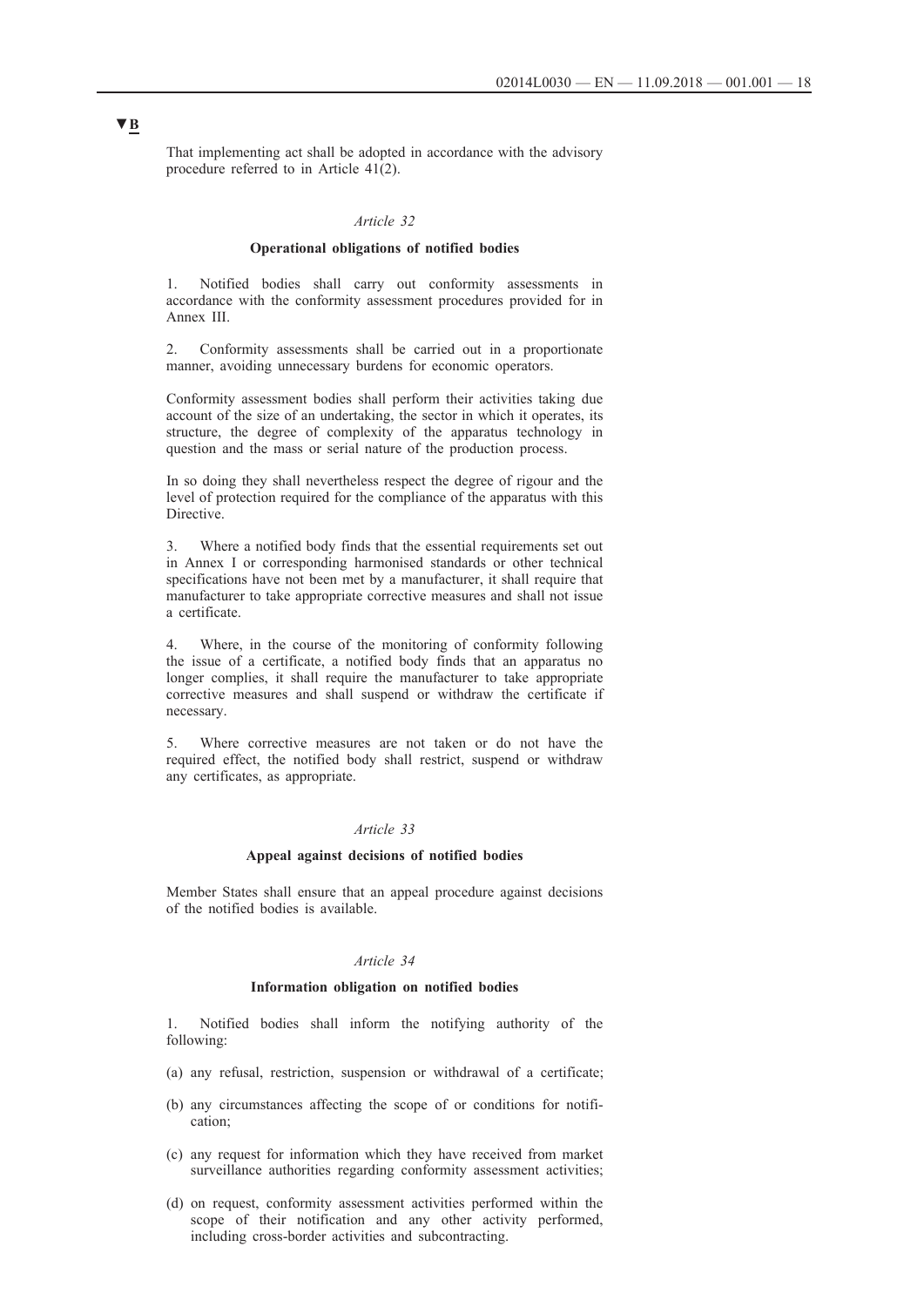2. Notified bodies shall provide the other bodies notified under this Directive carrying out similar conformity assessment activities covering the same apparatus with relevant information on issues relating to negative and, on request, positive conformity assessment results.

## *Article 35*

### **Exchange of experience**

The Commission shall provide for the organisation of exchange of experience between the Member States' national authorities responsible for notification policy.

#### *Article 36*

#### **Coordination of notified bodies**

The Commission shall ensure that appropriate coordination and cooperation between bodies notified under this Directive are put in place and properly operated in the form of a sectoral group of notified bodies.

Member States shall ensure that the bodies notified by them participate in the work of that group, directly or by means of designated representatives.

#### CHAPTER 5

## **UNION MARKET SURVEILLANCE AND CONTROL OF APPARATUS ENTERING THE UNION MARKET AND UNION SAFEGUARD PROCEDURE**

#### *Article 37*

#### **Union market surveillance and control of apparatus entering the Union market**

Article 15(3) and Articles 16 to 29 of Regulation (EC) No 765/2008 shall apply to apparatus.

#### *Article 38*

#### **Procedure for dealing with apparatus presenting a risk at national level**

1. Where the market surveillance authorities of one Member State have sufficient reason to believe that an apparatus covered by this Directive presents a risk to aspects of public interest protection covered by this Directive, they shall carry out an evaluation in relation to the apparatus concerned covering all relevant requirements laid down in this Directive. The relevant economic operators shall cooperate as necessary with the market surveillance authorities for that purpose.

Where, in the course of the evaluation referred to in the first subparagraph, the market surveillance authorities find that the apparatus does not comply with the requirements laid down in this Directive, they shall without delay require the relevant economic operator to take all appropriate corrective actions to bring the apparatus into compliance with those requirements, to withdraw the apparatus from the market, or to recall it within a reasonable period, commensurate with the nature of the risk, as they may prescribe.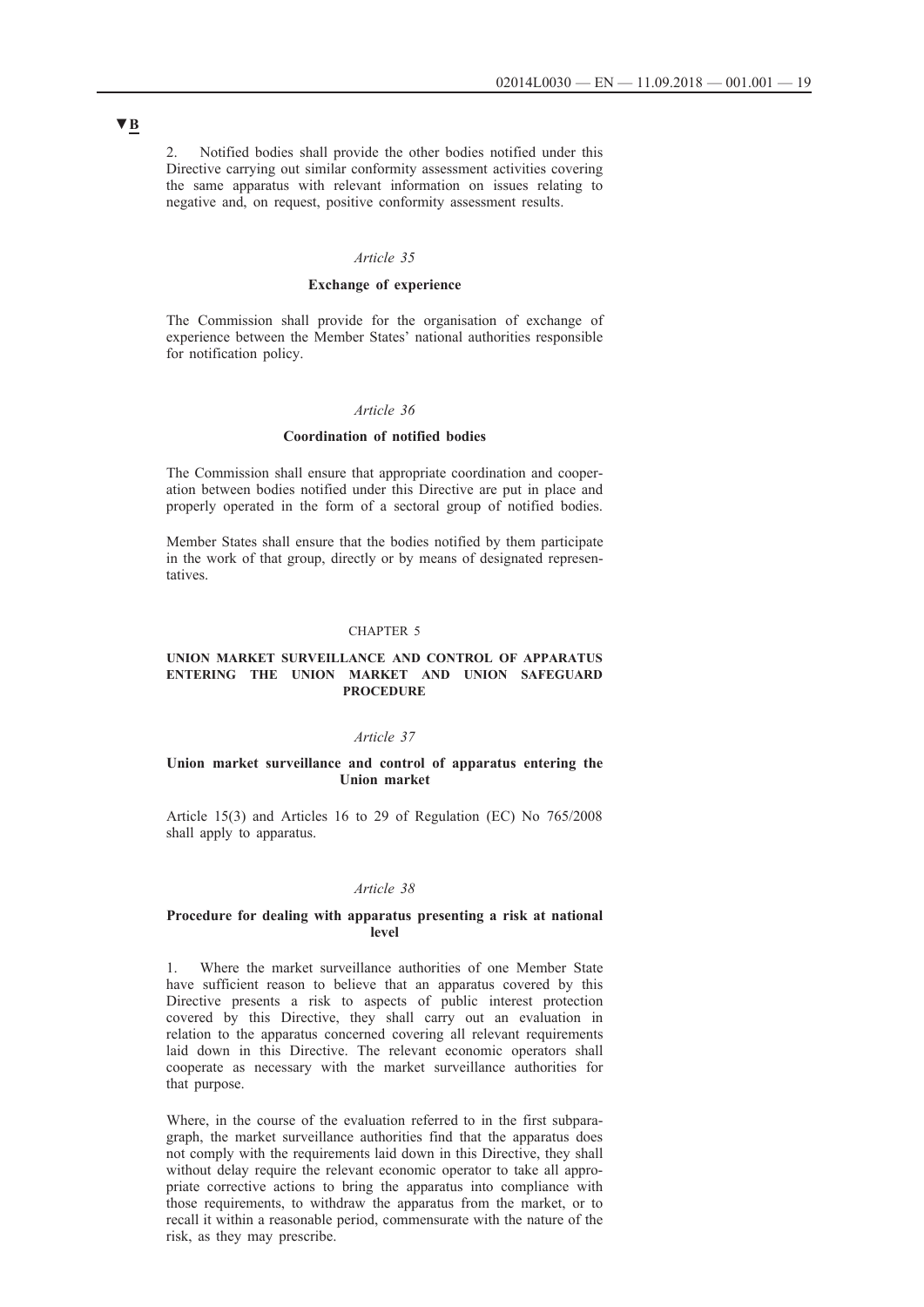The market surveillance authorities shall inform the relevant notified body accordingly.

Article 21 of Regulation (EC) No 765/2008 shall apply to the measures referred to in the second subparagraph of this paragraph.

2. Where the market surveillance authorities consider that noncompliance is not restricted to their national territory, they shall inform the Commission and the other Member States of the results of the evaluation, and of the actions which they have required the economic operator to take.

3. The economic operator shall ensure that all appropriate corrective action is taken in respect of all the apparatus concerned that it has made available on the market throughout the Union.

4. Where the relevant economic operator does not take adequate corrective action within the period referred to in the second subparagraph of paragraph 1, the market surveillance authorities shall take all appropriate provisional measures to prohibit or restrict the apparatus's being made available on their national market, to withdraw the apparatus from that market or to recall it.

The market surveillance authorities shall inform the Commission and the other Member States, without delay, of those measures.

5. The information referred to in the second subparagraph of paragraph 4 shall include all available details, in particular the data necessary for the identification of the non-compliant apparatus, the origin of the apparatus, the nature of the non-compliance alleged and the risk involved, the nature and duration of the national measures taken and the arguments put forward by the relevant economic operator. In particular, the market surveillance authorities shall indicate whether the non-compliance is due to either of the following:

- (a) failure of the apparatus to meet the requirements relating to aspects of public interest protection covered by this Directive; or
- (b) shortcomings in the harmonised standards referred to in Article 13 conferring a presumption of conformity.

6. Member States other than the Member State initiating the procedure under this Article shall without delay inform the Commission and the other Member States of any measures adopted and of any additional information at their disposal relating to the non-compliance of the apparatus concerned, and, in the event of disagreement with the adopted national measure, of their objections.

Where, within three months of receipt of the information referred to in the second subparagraph of paragraph 4, no objection has been raised by either a Member State or the Commission in respect of a provisional measure taken by a Member State, that measure shall be deemed justified.

8. Member States shall ensure that appropriate restrictive measures, such as withdrawal of the apparatus from the market, are taken in respect of the apparatus concerned without delay.

### *Article 39*

### **Union safeguard procedure**

1. Where, on completion of the procedure set out in Article 38(3) and (4), objections are raised against a measure taken by a Member State, or where the Commission considers a national measure to be contrary to Union legislation, the Commission shall without delay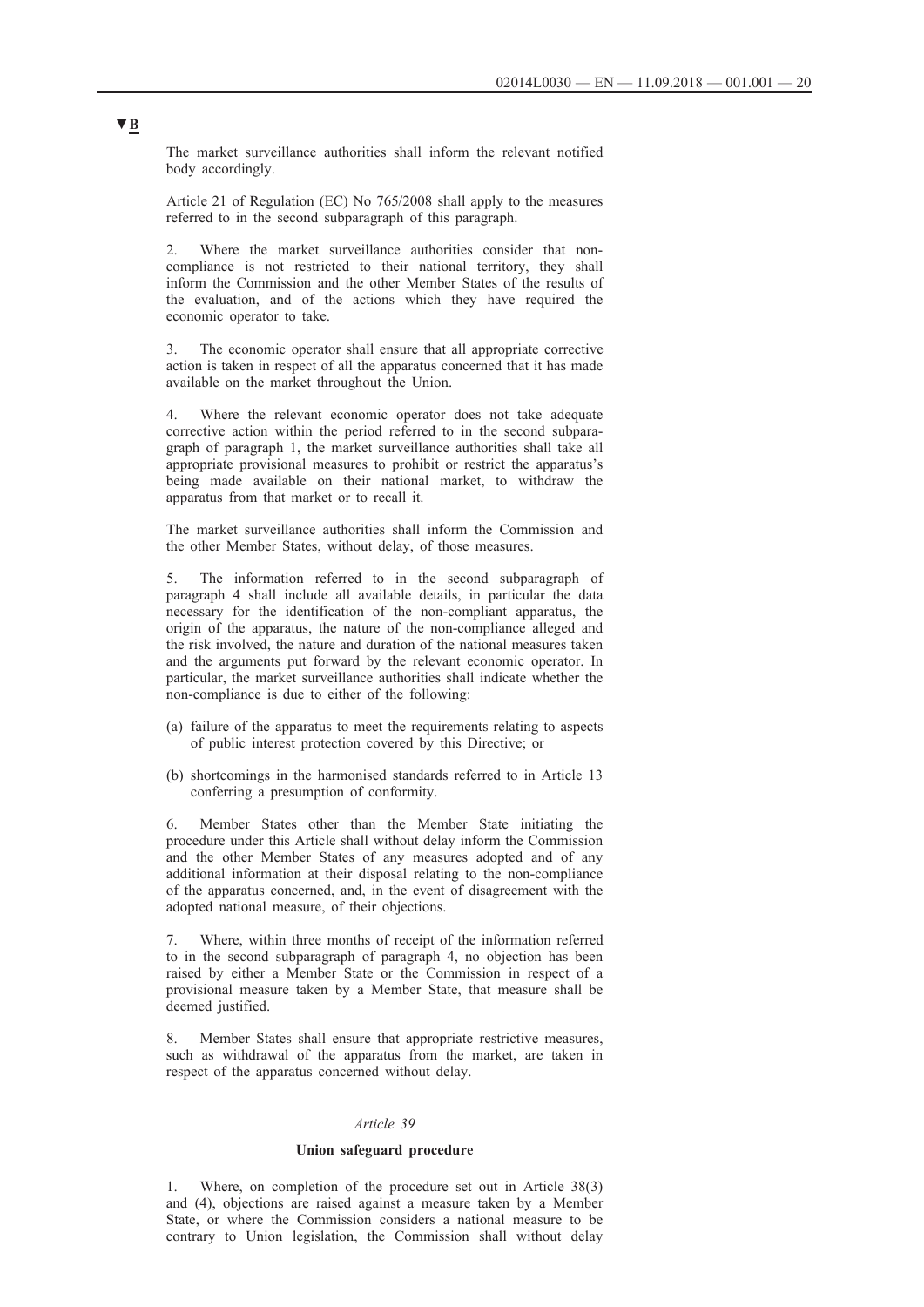enter into consultation with the Member States and the relevant economic operator or operators and shall evaluate the national measure. On the basis of the results of that evaluation, the Commission shall adopt an implementing act determining whether the national measure is justified or not.

The Commission shall address its decision to all Member States and shall immediately communicate it to them and the relevant economic operator or operators.

2. If the national measure is considered justified, all Member States shall take the necessary measures to ensure that the non-compliant apparatus is withdrawn from their market, and shall inform the Commission accordingly. If the national measure is considered unjustified, the Member State concerned shall withdraw that measure.

3. Where the national measure is considered justified and the noncompliance of the apparatus is attributed to shortcomings in the harmonised standards referred to in point (b) of Article 38(5) of this Directive, the Commission shall apply the procedure provided for in Article 11 of Regulation (EU) No 1025/2012.

## *Article 40*

### **Formal non-compliance**

1. Without prejudice to Article 38, where a Member State makes one of the following findings, it shall require the relevant economic operator to put an end to the non-compliance concerned:

- (a) the CE marking has been affixed in violation of Article 30 of Regulation (EC) No 765/2008 or of Article 17 of this Directive;
- (b) the CE marking has not been affixed;
- (c) the EU declaration of conformity has not been drawn up;
- (d) the EU declaration of conformity has not been drawn up correctly;
- (e) technical documentation is either not available or not complete;
- (f) the information referred to in Article  $7(6)$  or Article  $9(3)$  is absent, false or incomplete;
- (g) any other administrative requirement provided for in Article 7 or Article 9 is not fulfilled.

2. Where the non-compliance referred to in paragraph 1 persists, the Member State concerned shall take all appropriate measures to restrict or prohibit the apparatus being made available on the market or ensure that it is recalled or withdrawn from the market.

## CHAPTER 6

## **COMMITTEE, TRANSITIONAL AND FINAL PROVISIONS**

## *Article 41*

## **Committee procedure**

The Commission shall be assisted by the Committee on Electromagnetic Compatibility. That committee shall be a committee within the meaning of Regulation (EU) No 182/2011.

2. Where reference is made to this paragraph, Article 4 of Regulation (EU) No 182/2011 shall apply.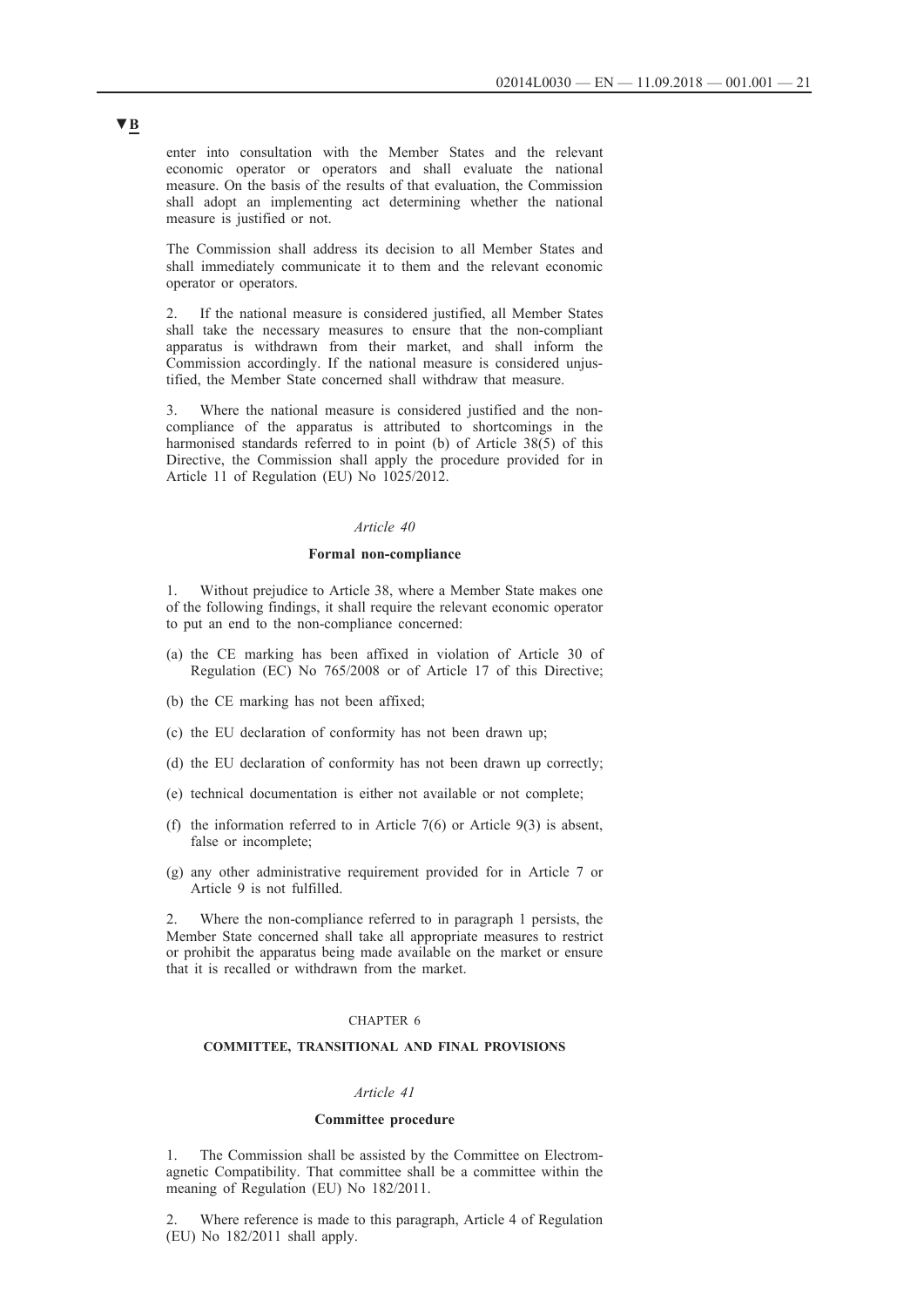3. The committee shall be consulted by the Commission on any matter for which consultation of sectoral experts is required by Regulation (EU) No 1025/2012 or by any other Union legislation.

The committee may furthermore examine any other matter concerning the application of this Directive raised either by its chair or by a representative of a Member State in accordance with its rules of procedure.

## *Article 42*

#### **Penalties**

Member States shall lay down rules on penalties applicable to infringements by economic operators of the provisions of national law adopted pursuant to this Directive and shall take all measures necessary to ensure that they are enforced. Such rules may include criminal penalties for serious infringements.

The penalties provided for shall be effective, proportionate and dissuasive.

## *Article 43*

### **Transitional provisions**

Member States shall not impede the making available on the market and/or the putting into service of equipment covered by Directive 2004/108/EC which is in conformity with that Directive and which was placed on the market before 20 April 2016.

#### *Article 44*

#### **Transposition**

1. Member States shall adopt and publish, by 19 April 2016, the laws, regulations and administrative provisions necessary to comply with Article 2(2), points (9) to  $(25)$  of Article 3(1), Article 4, Article 5(1), Articles 7 to 12, Articles 15, 16 and 17, the first subparagraph of Article 19(1), Articles 20 to 43, and Annexes II, III and IV. They shall forthwith communicate the text of those measures to the Commission.

They shall apply those measures from 20 April 2016.

When Member States adopt those measures, they shall contain a reference to this Directive or be accompanied by such a reference on the occasion of their official publication. They shall also include a statement that references in existing laws, regulations and administrative provisions to the Directive repealed by this Directive shall be construed as references to this Directive. Member States shall determine how such reference is to be made and how that statement is to be formulated.

2. Member States shall communicate to the Commission the texts of the main provisions of national law which they adopt in the field covered by this Directive.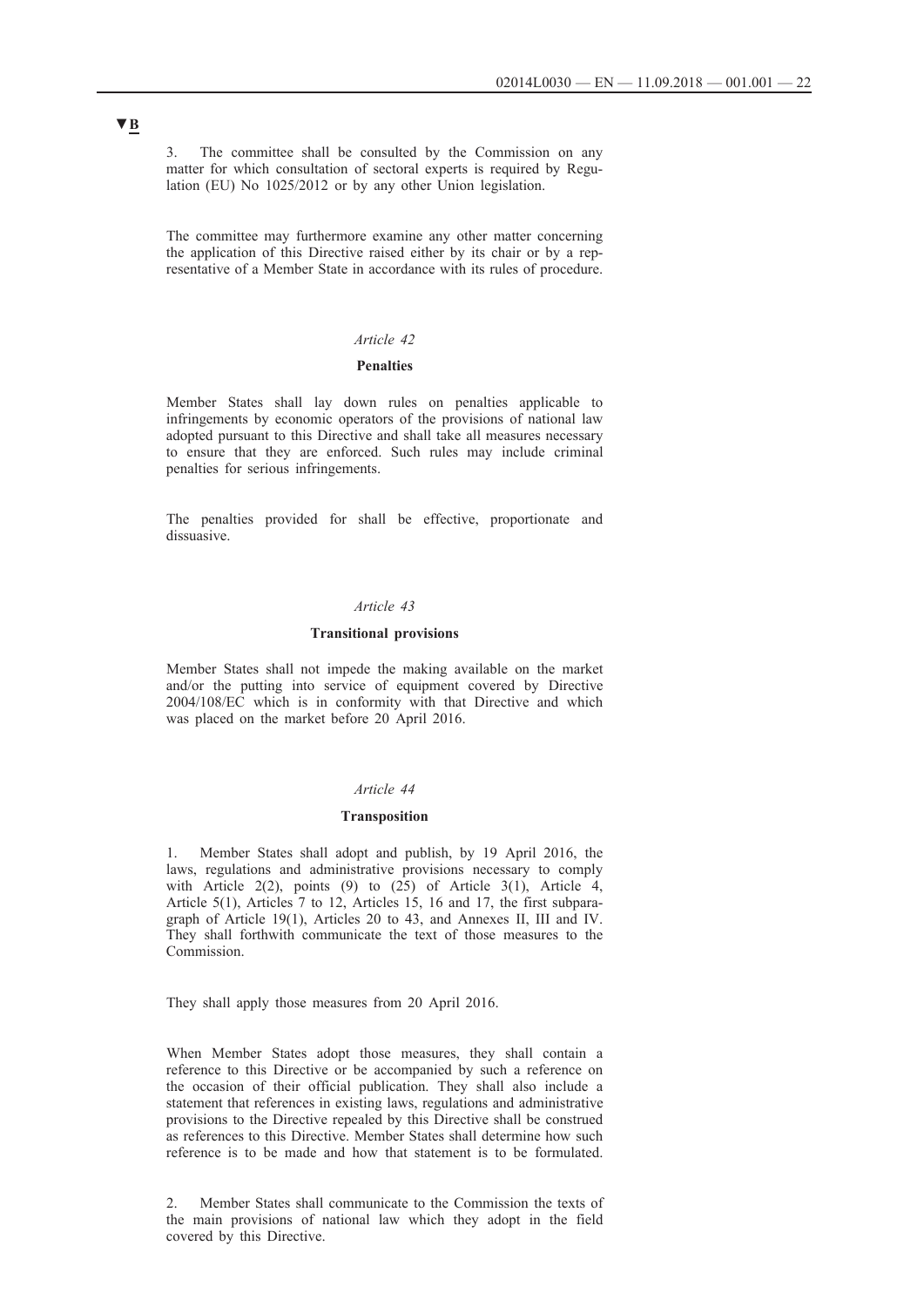## *Article 45*

## **Repeal**

Directive 2004/108/EC is repealed with effect from 20 April 2016, without prejudice to the obligations of the Member States relating to the time-limit for transposition into national law and the dates of application of the Directive set out in Annex V.

References to the repealed Directive shall be construed as references to this Directive and shall be read in accordance with the correlation table in Annex VI.

## *Article 46*

## **Entry into force and application**

This Directive shall enter into force on the twentieth day following that of its publication in the *Official Journal of the European Union*.

Article 1, Article 2, points (1) to (8) of Article 3(1), Article 3(2), Article 5(2) and (3), Article 6, Article 13, Article 19(3) and Annex I shall apply from 20 April 2016.

## *Article 47*

#### **Addressees**

This Directive is addressed to the Member States.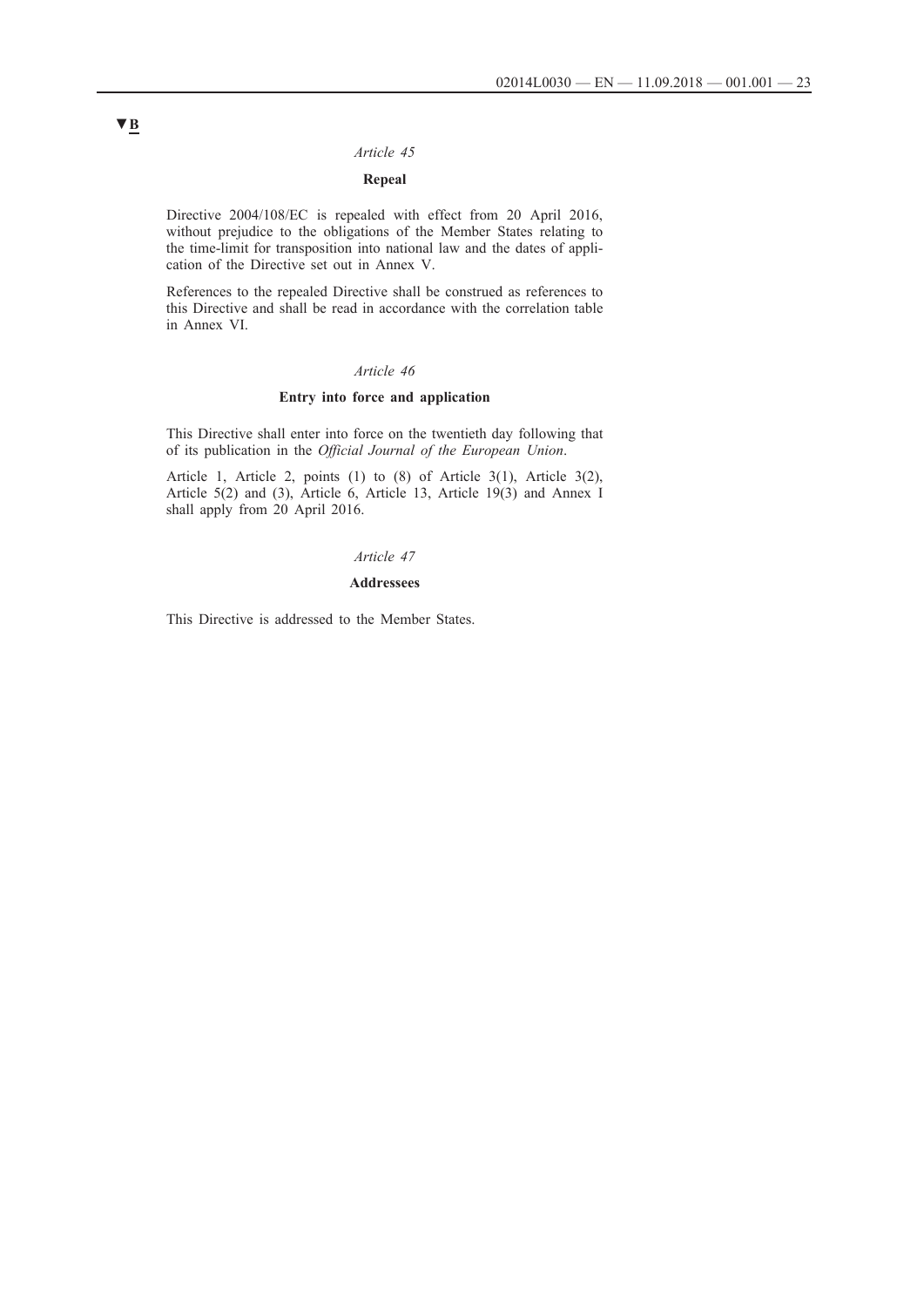#### *ANNEX I*

## ESSENTIAL REQUIREMENTS

#### 1. **General requirements**

Equipment shall be so designed and manufactured, having regard to the state of the art, as to ensure that:

- (a) the electromagnetic disturbance generated does not exceed the level above which radio and telecommunications equipment or other equipment cannot operate as intended;
- (b) it has a level of immunity to the electromagnetic disturbance to be expected in its intended use which allows it to operate without unacceptable degradation of its intended use.

## 2. **Specific requirements for fixed installations**

Installation and intended use of components

A fixed installation shall be installed applying good engineering practices and respecting the information on the intended use of its components, with a view to meeting the essential requirements set out in point 1.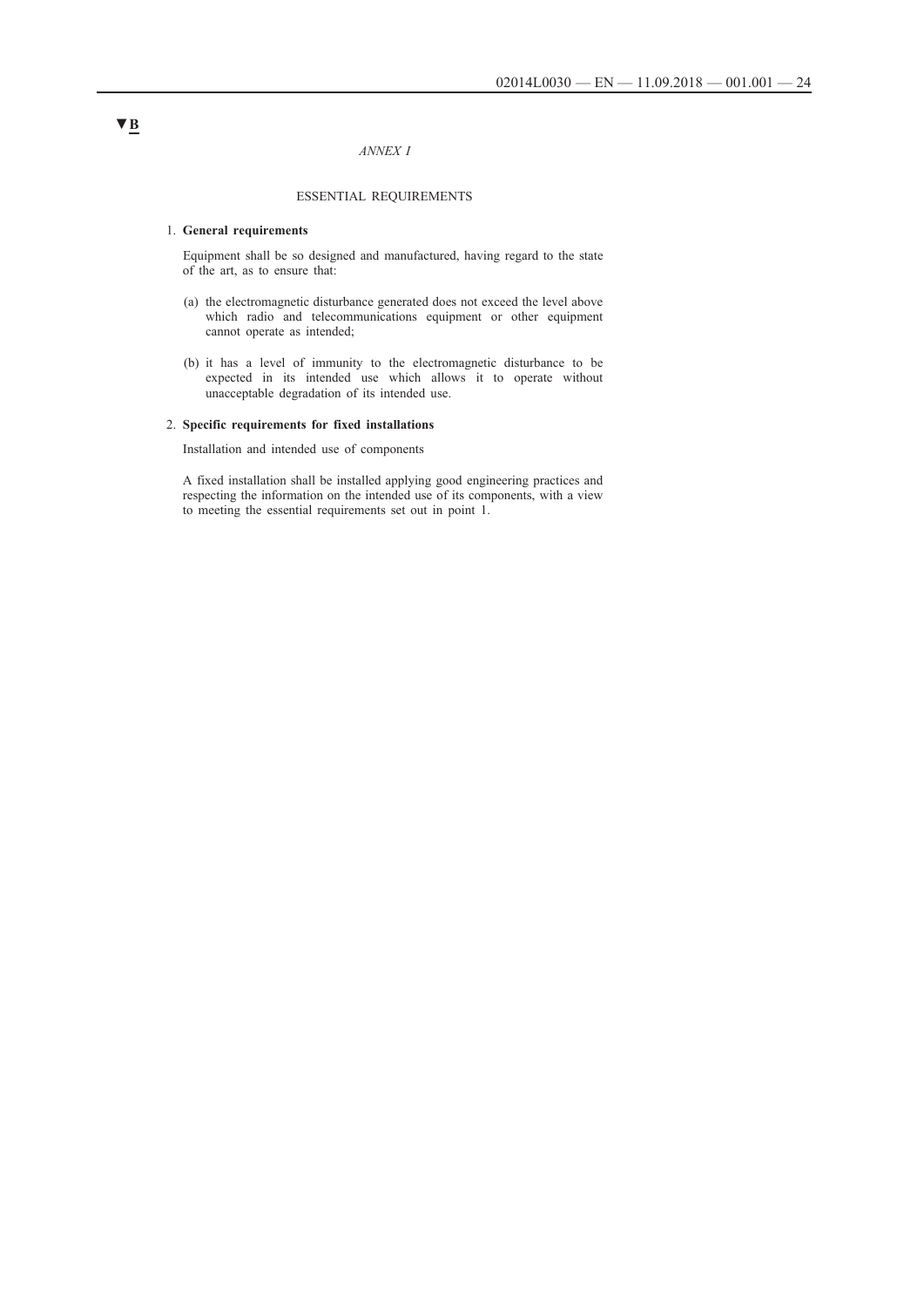#### *ANNEX II*

#### MODULE A: INTERNAL PRODUCTION CONTROL

1. Internal production control is the conformity assessment procedure whereby the manufacturer fulfils the obligations laid down in points 2, 3, 4 and 5 of this Annex, and ensures and declares on his sole responsibility that the apparatus concerned satisfy the requirements of this Directive that apply to it.

#### 2. **Electromagnetic compatibility assessment**

The manufacturer shall perform an electromagnetic compatibility assessment of the apparatus, on the basis of the relevant phenomena, with a view to meeting the essential requirements set out in point 1 of Annex I.

The electromagnetic compatibility assessment shall take into account all normal intended operating conditions. Where the apparatus is capable of taking different configurations, the electromagnetic compatibility assessment shall confirm whether the apparatus meets the essential requirements set out in point 1 of Annex I in all the possible configurations identified by the manufacturer as representative of its intended use.

### 3. **Technical documentation**

The manufacturer shall establish the technical documentation. The documentation shall make it possible to assess the apparatus conformity to the relevant requirements, and shall include an adequate analysis and assessment of the risk(s).

The technical documentation shall specify the applicable requirements and cover, as far as relevant for the assessment, the design, manufacture and operation of the apparatus. The technical documentation shall, wherever applicable, contain at least the following elements:

- (a) a general description of the apparatus;
- (b) conceptual design and manufacturing drawings and schemes of components, sub-assemblies, circuits, etc.;
- (c) descriptions and explanations necessary for the understanding of those drawings and schemes and the operation of the apparatus;
- (d) a list of the harmonised standards applied in full or in part the references of which have been published in the *Official Journal of the European Union* and, where those harmonised standards have not been applied, descriptions of the solutions adopted to meet the essential requirements of this Directive, including a list of other relevant technical specifications applied. In the event of partly applied harmonised standards, the technical documentation shall specify the parts which have been applied;
- (e) results of design calculations made, examinations carried out, etc.;
- (f) test reports.

### 4. **Manufacturing**

The manufacturer shall take all measures necessary so that the manufacturing process and its monitoring ensure compliance of the manufactured apparatus with the technical documentation referred to in point 3 of this Annex and with the essential requirements set out in point 1 of Annex I.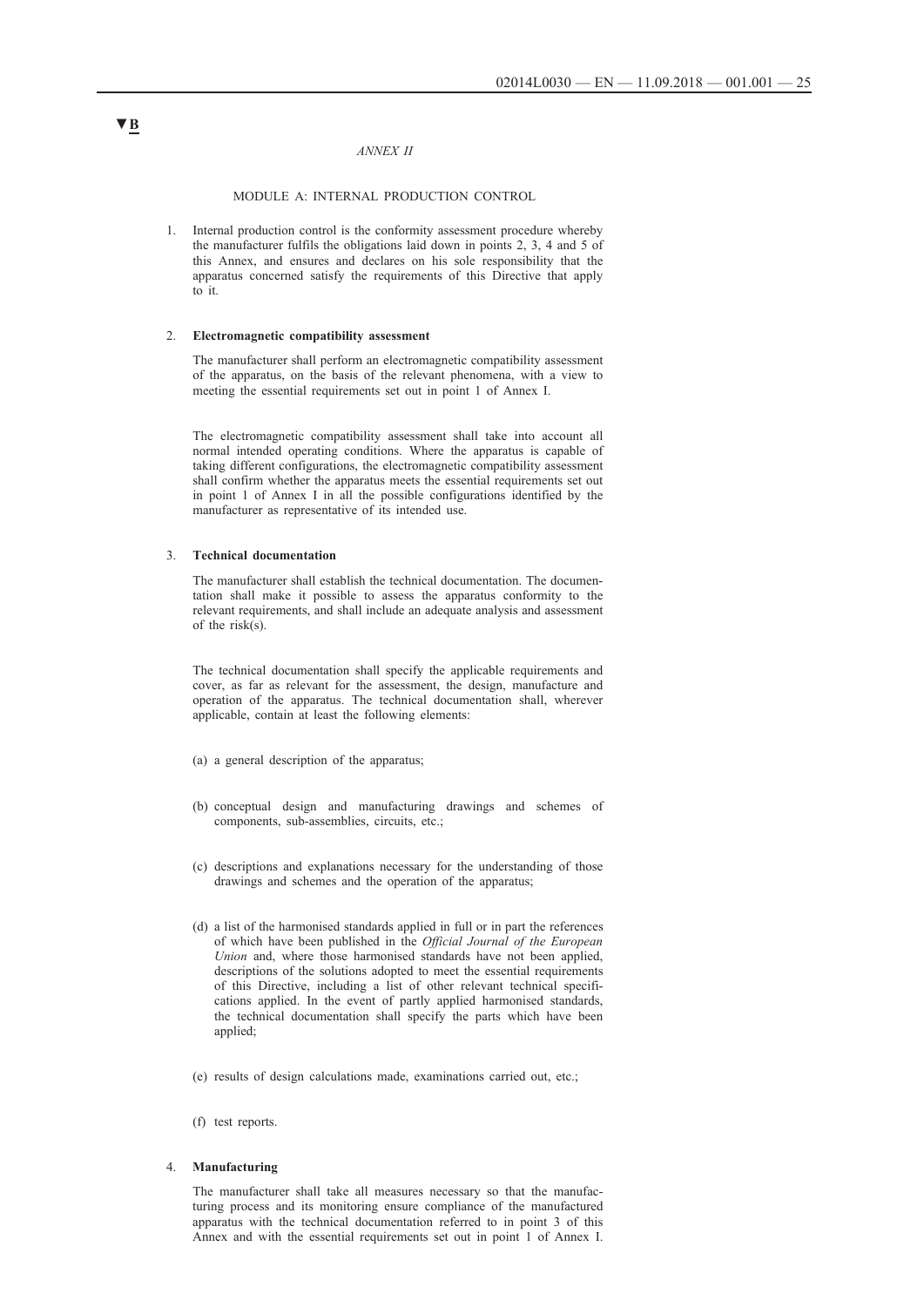## 5. **CE marking and EU declaration of conformity**

- 5.1. The manufacturer shall affix the CE marking to each individual apparatus that satisfies the applicable requirements of this Directive.
- 5.2. The manufacturer shall draw up a written EU declaration of conformity for an apparatus model and keep it together with the technical documentation at the disposal of the national authorities for 10 years after the apparatus has been placed on the market. The EU declaration of conformity shall identify the apparatus for which it has been drawn up.

A copy of the EU declaration of conformity shall be made available to the relevant authorities upon request.

#### 6. **Authorised representative**

The manufacturer's obligations set out in point 5 may be fulfilled by his authorised representative, on his behalf and under his responsibility, provided that they are specified in the mandate.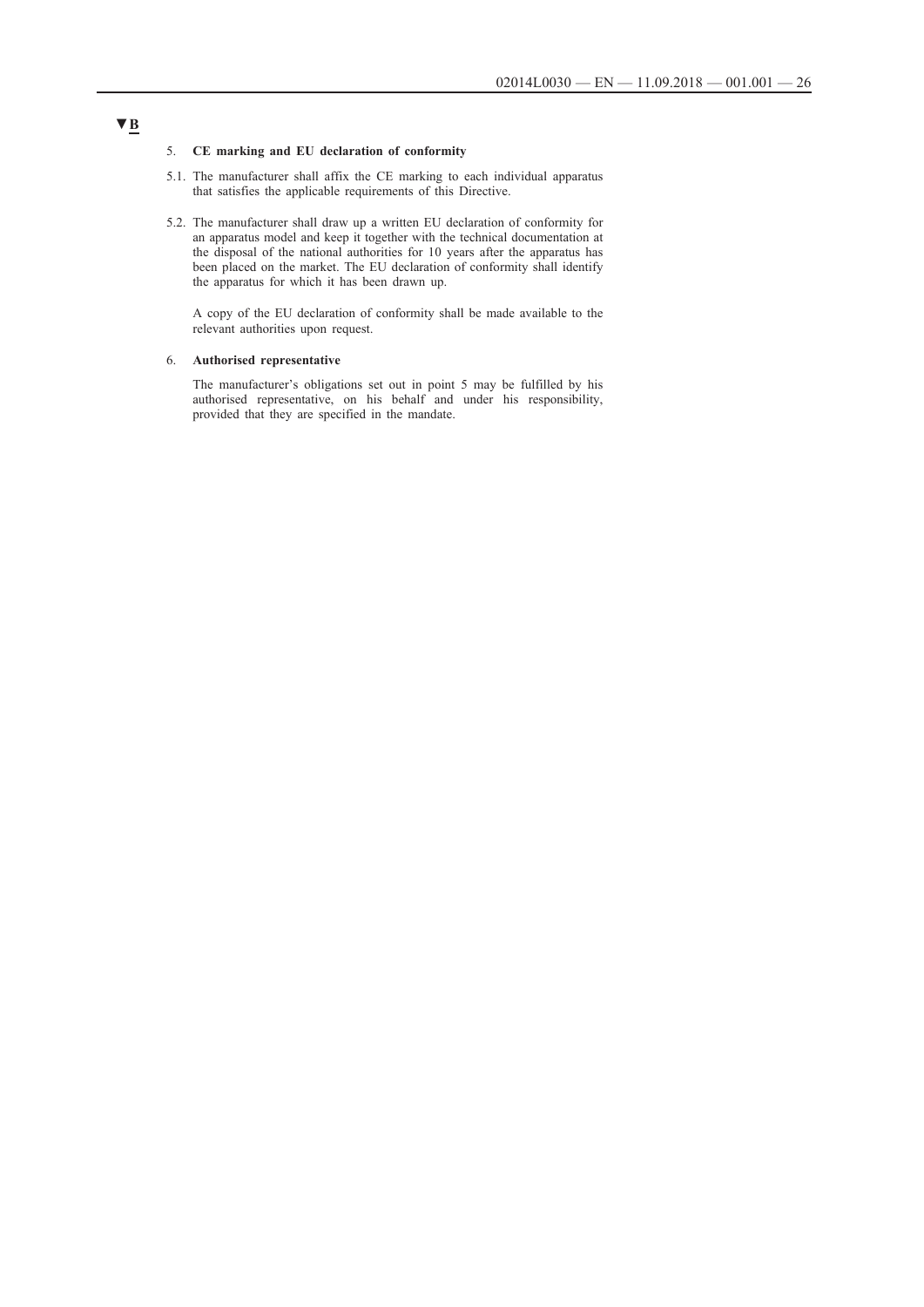#### *ANNEX III*

### PART A

#### **Module B: EU-type examination**

- 1. EU-type examination is the part of a conformity assessment procedure in which a notified body examines the technical design of an apparatus and verifies and attests that the technical design of the apparatus meets the essential requirements set out in point 1 of Annex I.
- 2. EU-type examination shall be carried out by assessment of the adequacy of the technical design of the apparatus through examination of the technical documentation referred to in point 3, without examination of a specimen (design type). It may be restricted to some aspects of the essential requirements as specified by the manufacturer or his authorised representative.
- 3. The manufacturer shall lodge an application for EU-type examination with a single notified body of his choice.

The application shall specify the aspects of the essential requirements for which examination is requested and shall include:

- (a) the name and address of the manufacturer and, if the application is lodged by the authorised representative, his name and address as well;
- (b) a written declaration that the same application has not been lodged with any other notified body;
- (c) the technical documentation. The technical documentation shall make it possible to assess the apparatus conformity with the applicable requirements of this Directive and shall include an adequate analysis and assessment of the risk(s). The technical documentation shall specify the applicable requirements and cover, as far as relevant for the assessment, the design, manufacture and operation of the apparatus. The technical documentation shall contain, wherever applicable, at least the following elements:
	- (i) a general description of the apparatus;
	- (ii) conceptual design and manufacturing drawings and schemes of components, sub-assemblies, circuits, etc.;
	- (iii) descriptions and explanations necessary for the understanding of those drawings and schemes and the operation of the apparatus;
	- (iv) a list of the harmonised standards applied in full or in part the references of which have been published in the *Official Journal of the European Union*, and, where those harmonised standards have not been applied, descriptions of the solutions adopted to meet the essential requirements of this Directive, including a list of other relevant technical specifications applied. In the event of partly applied harmonised standards, the technical documentation shall specify the parts which have been applied;
	- (v) results of design calculations made, examinations carried out, etc.;
	- (vi) test reports.
- 4. The notified body shall examine the technical documentation to assess the adequacy of the technical design of the apparatus in relation to the aspects of the essential requirements for which examination is requested.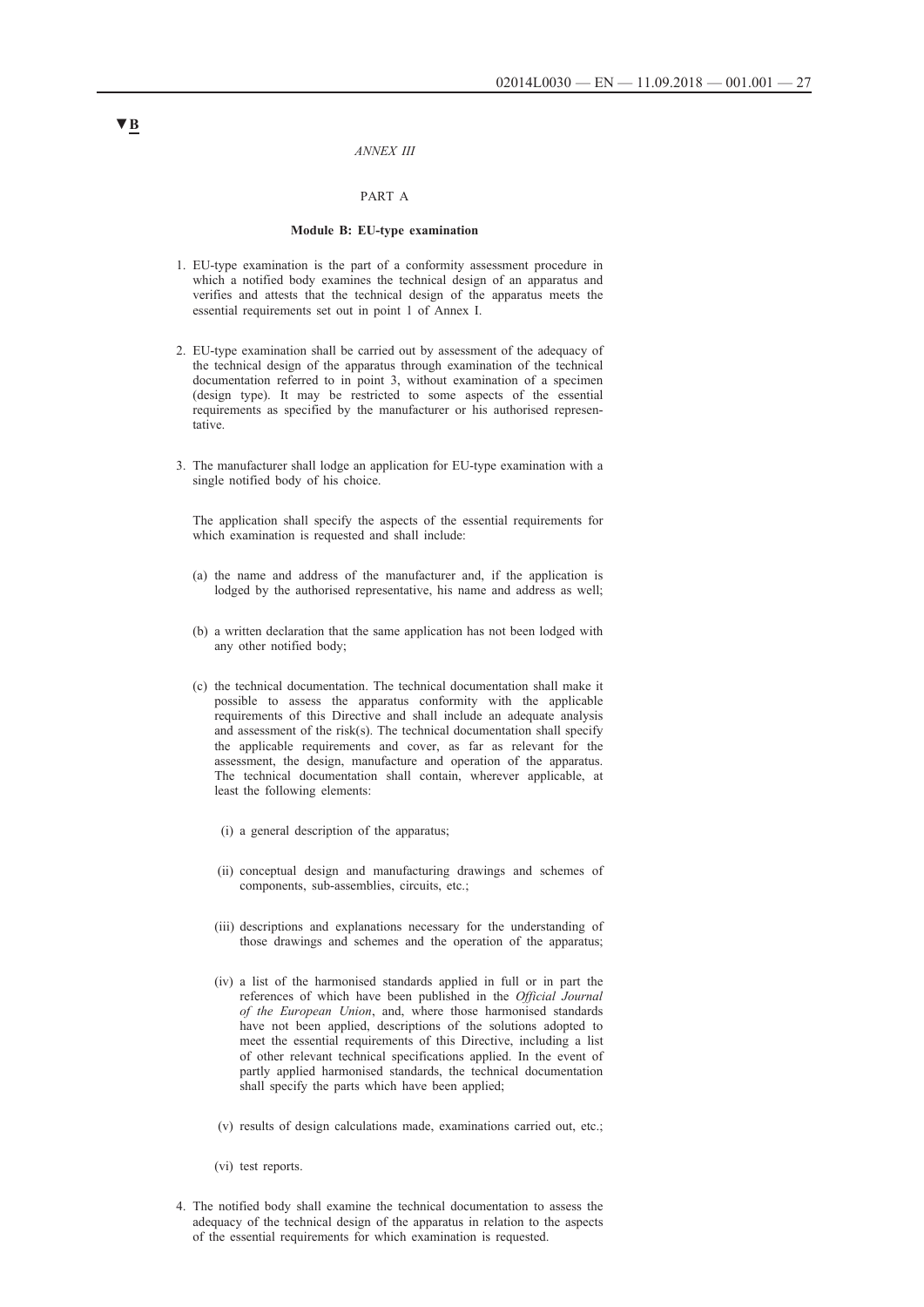- 5. The notified body shall draw up an evaluation report that records the activities undertaken in accordance with point 4 and their outcomes. Without prejudice to its obligations vis-à-vis the notifying authorities, the notified body shall release the content of that report, in full or in part, only with the agreement of the manufacturer.
- 6. Where the type meets the requirements of this Directive that apply to the apparatus concerned, the notified body shall issue an EU-type examination certificate to the manufacturer. That certificate shall contain the name and address of the manufacturer, the conclusions of the examination, the aspects of the essential requirements covered by the examination, the conditions (if any) for its validity and the necessary data for identification of the approved type. The EU-type examination certificate may have one or more annexes attached.

The EU-type examination certificate and its annexes shall contain all relevant information to allow the conformity of manufactured apparatus with the examined type to be evaluated and to allow for in-service control.

Where the type does not satisfy the applicable requirements of this Directive, the notified body shall refuse to issue an EU-type examination certificate and shall inform the applicant accordingly, giving detailed reasons for its refusal.

7. The notified body shall keep itself apprised of any changes in the generally acknowledged state of the art which indicate that the approved type may no longer comply with the applicable requirements of this Directive, and shall determine whether such changes require further investigation. If so, the notified body shall inform the manufacturer accordingly.

The manufacturer shall inform the notified body that holds the technical documentation relating to the EU-type examination certificate of all modifications to the approved type that may affect the conformity of the apparatus with the essential requirements of this Directive or the conditions for validity of that certificate. Such modifications shall require additional approval in the form of an addition to the original EU-type examination certificate.

8. Each notified body shall inform its notifying authority concerning the EUtype examination certificates and/or any additions thereto which it has issued or withdrawn, and shall, periodically or upon request, make available to its notifying authority the list of such certificates and/or any additions thereto refused, suspended or otherwise restricted.

Each notified body shall inform the other notified bodies concerning the EU-type examination certificates and/or any additions thereto which it has refused, withdrawn, suspended or otherwise restricted, and, upon request, concerning such certificates and/or additions thereto which it has issued.

The Commission, the Member States and the other notified bodies may, on request, obtain a copy of the EU-type examination certificates and/or additions thereto. On request, the Commission and the Member States may obtain a copy of the technical documentation and the results of the examinations carried out by the notified body. The notified body shall keep a copy of the EU-type examination certificate, its annexes and additions, as well as the technical file including the documentation submitted by the manufacturer, until the expiry of the validity of that certificate.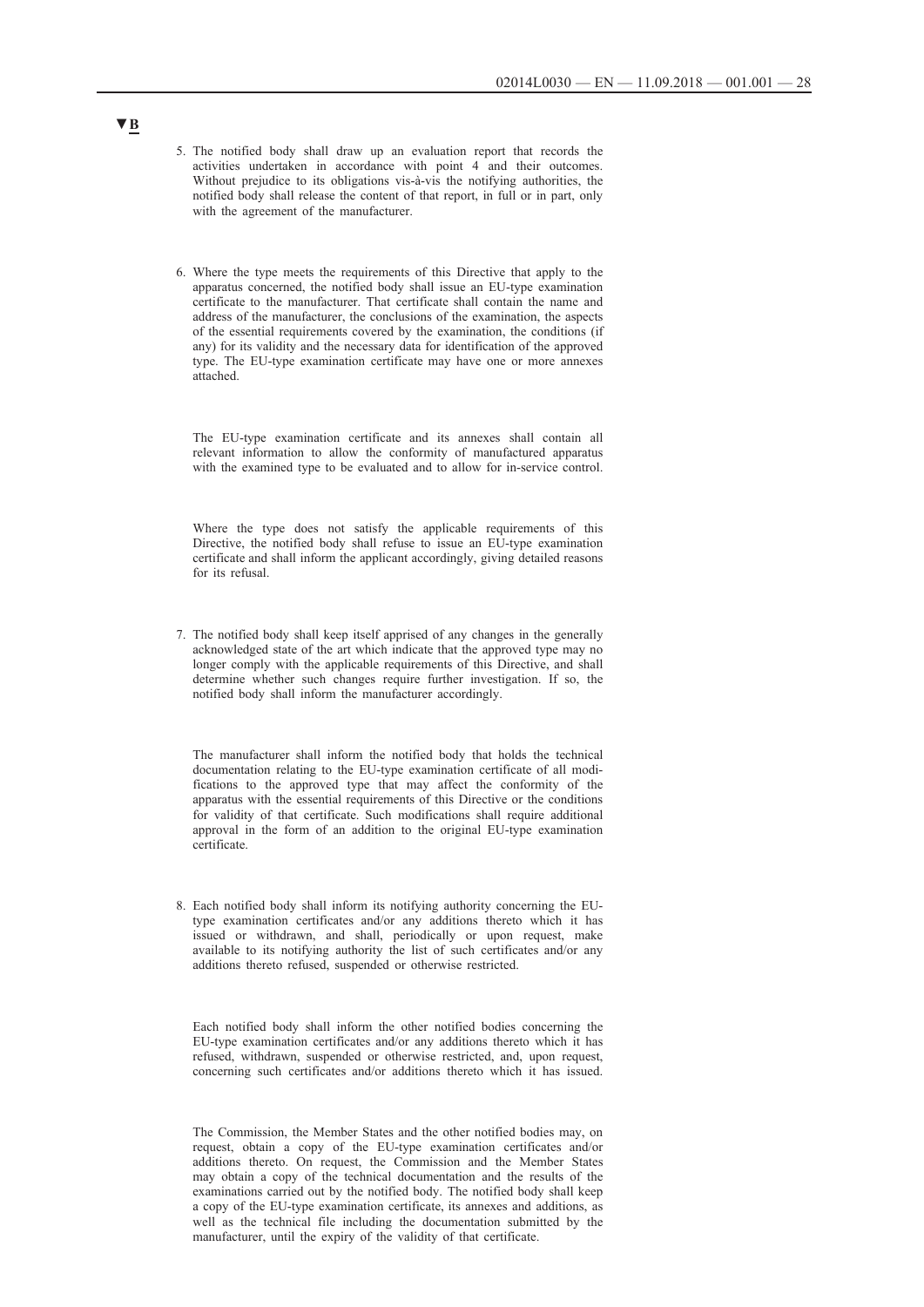- 9. The manufacturer shall keep a copy of the EU-type examination certificate, its annexes and additions together with the technical documentation at the disposal of the national authorities for 10 years after the apparatus has been placed on the market.
- 10. The manufacturer's authorised representative may lodge the application referred to in point 3 and fulfil the obligations set out in points 7 and 9, provided that they are specified in the mandate.

### PART B

### **Module C: conformity to type based on internal production control**

1. Conformity to type based on internal production control is the part of a conformity assessment procedure whereby the manufacturer fulfils the obligations laid down in points 2 and 3, and ensures and declares that the apparatus concerned are in conformity with the type described in the EUtype examination certificate and satisfy the requirements of this Directive that apply to them.

#### 2. **Manufacturing**

The manufacturer shall take all measures necessary so that the manufacturing process and its monitoring ensure conformity of the manufactured apparatus with the approved type described in the EU-type examination certificate and with the requirements of this Directive that apply to them.

#### 3. **CE marking and EU declaration of conformity**

- 3.1. The manufacturer shall affix the CE marking to each individual apparatus that is in conformity with the type described in the EU-type examination certificate and satisfies the applicable requirements of this Directive.
- 3.2. The manufacturer shall draw up a written EU declaration of conformity for each apparatus model and keep it at the disposal of the national authorities for 10 years after the apparatus has been placed on the market. The EU declaration of conformity shall identify the apparatus model for which it has been drawn up.

A copy of the EU declaration of conformity shall be made available to the relevant authorities upon request.

#### 4. **Authorised representative**

The manufacturer's obligations set out in point 3 may be fulfilled by his authorised representative, on his behalf and under his responsibility, provided that they are specified in the mandate.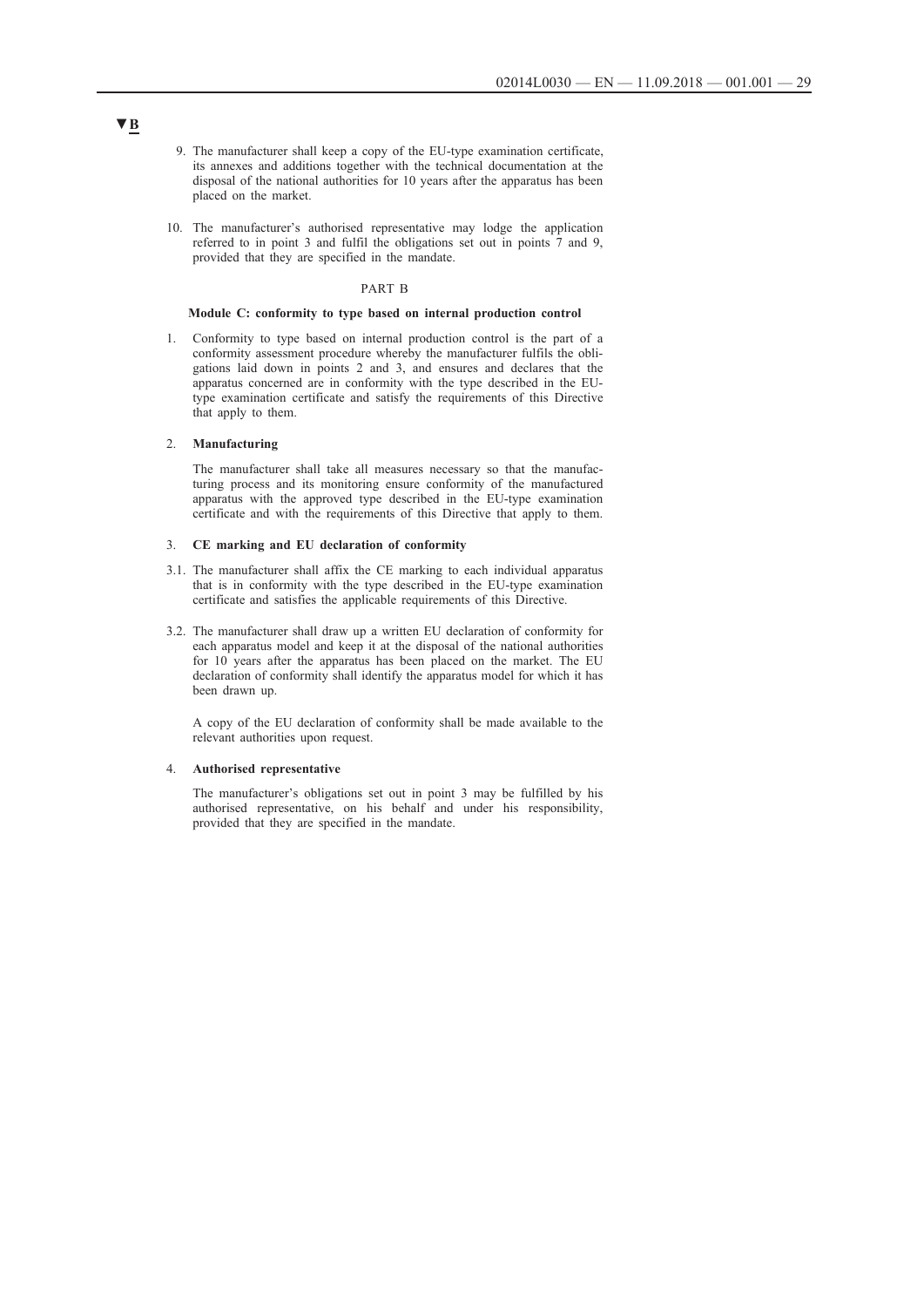#### *ANNEX IV*

### **EU declaration of conformity (No Xxxx)** (1)

- 1. Apparatus model/Product (product, type, batch or serial number):
- 2. Name and address of the manufacturer or his authorised representative:
- 3. This declaration of conformity is issued under the sole responsibility of the manufacturer.
- 4. Object of the declaration (identification of apparatus allowing traceability; it may include a colour image of sufficient clarity where necessary for the identification of the apparatus):
- 5. The object of the declaration described above is in conformity with the relevant Union harmonisation legislation:
- 6. References to the relevant harmonised standards used, including the date of the standard, or references to the other technical specifications, including the date of the specification, in relation to which conformity is declared:
- 7. Where applicable, the notified body … (name, number) performed … (description of intervention) and issued the certificate:
- 8. Additional information:

Signed for and on behalf of:

(place and date of issue):

(name, function) (signature):

 $\overline{(\cdot)}$  It is optional for the manufacturer to assign a number to the declaration of conformity.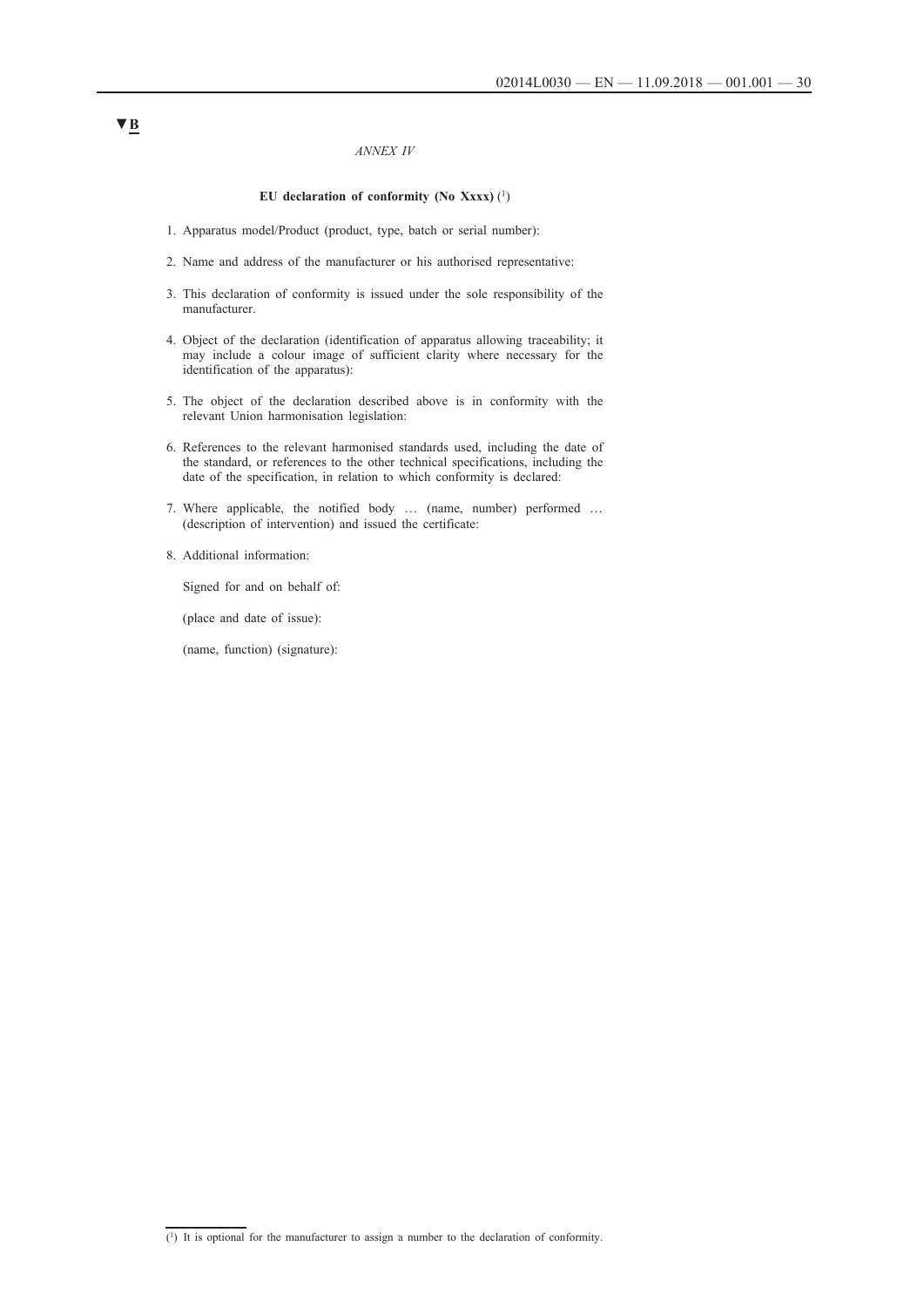## *ANNEX V*

## **Time-limit for transposition into national law and date of application**

**(referred to in Article 45)**

| Directive   | Time-limit for transposition | Date of application |
|-------------|------------------------------|---------------------|
| 2004/108/EC | 20 January 2007              | 20 July 2007        |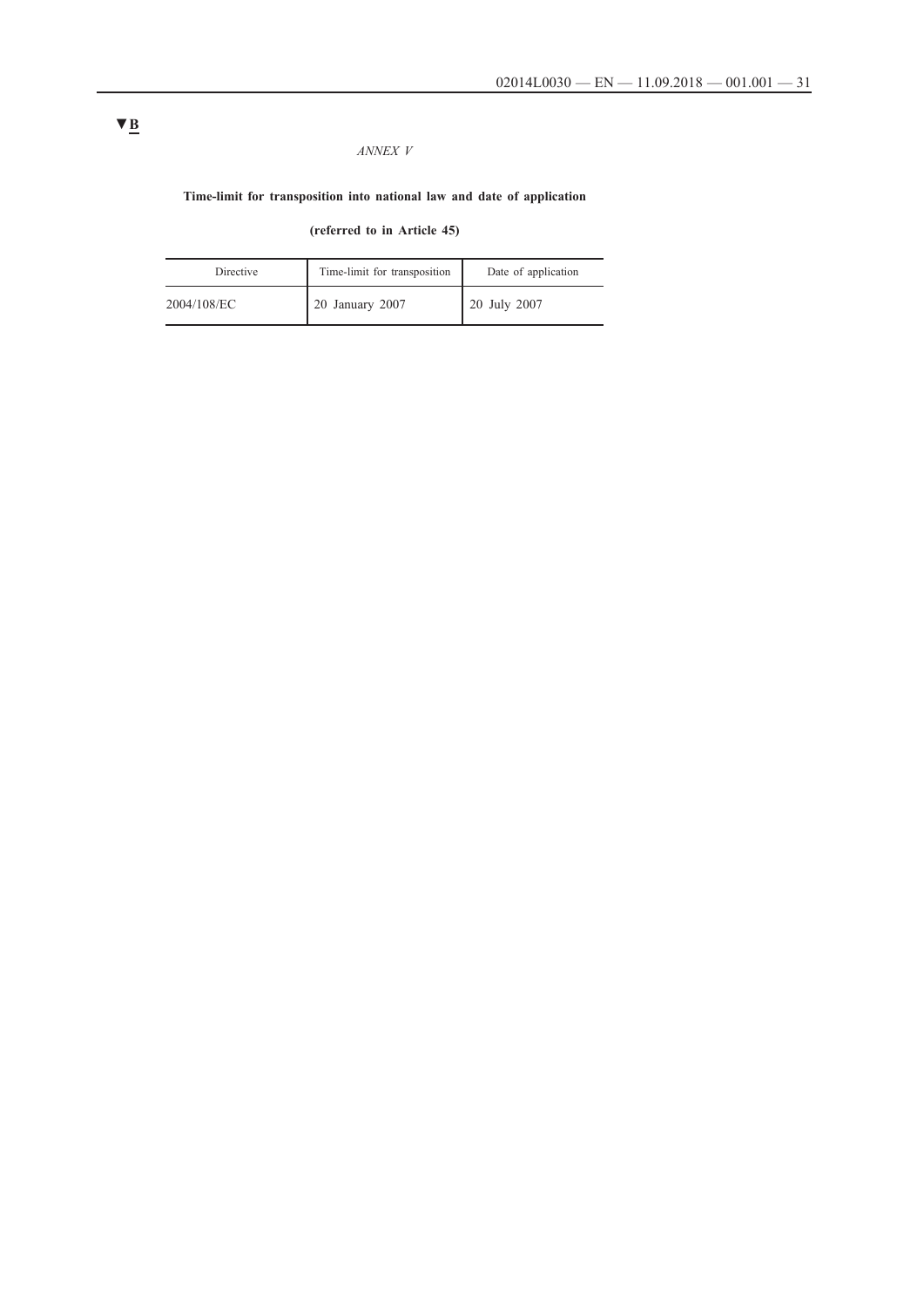## *ANNEX VI*

## **Correlation table**

| Directive 2004/108/EC | This Directive               |
|-----------------------|------------------------------|
| Article $1(1)$        | Article 1 and Article $2(1)$ |
| Article $1(2)$        | Article $2(2)(a)$ to $(c)$   |
| Article $1(3)$        | Article $2(2)(d)$            |
| Article $1(4)$        | Article $2(3)$               |
| Article $1(5)$        | Article $2(4)$               |
| Article $2(1)(a)$     | Article $3(1)(1)$            |
| Article $2(1)(b)$     | Article $3(1)(2)$            |
| Article $2(1)(c)$     | Article $3(1)(3)$            |
| Article $2(1)(d)$     | Article $3(1)(4)$            |
| Article $2(1)(e)$     | Article $3(1)(5)$            |
| Article $2(1)(f)$     | Article $3(1)(6)$            |
| Article $2(1)(g)$     | Article $3(1)(7)$            |
| Article $2(1)(h)$     | Article $3(1)(8)$            |
| Article 2(2)          | Article 3(2)                 |
| Article 3             | Article 4                    |
| Article 4             | Article 5                    |
| Article 5             | Article 6                    |
| Article 6             | Article 13                   |
| Article 7             | Article 14                   |
| Article 8             | Articles 16 and 17           |
| Article $9(1)$        | Article $7(5)$               |
| Article 9(2)          | Article 7(6)                 |
| Article 9(3)          | Article $18(1)$              |
| Article 9(4)          | Article 18(2)                |
| Article 9(5)          | Article 18(3)                |
| Articles 10 and 11    | Articles 37, 38 and 39       |
| Article 12            | Chapter 4                    |
| Article 13            | Article 19                   |
| Article 14            | Article 45                   |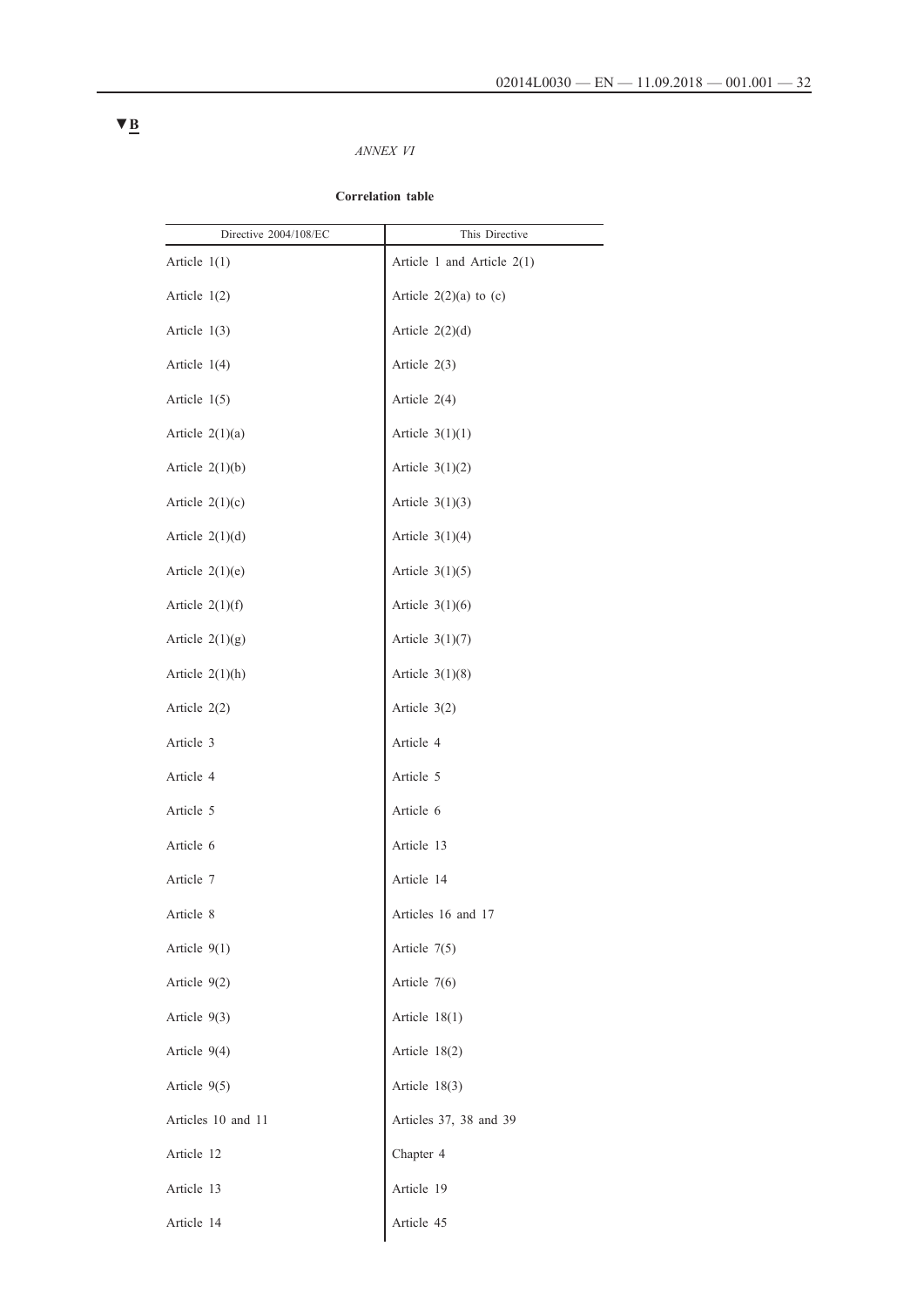| Directive 2004/108/EC            | This Directive     |  |
|----------------------------------|--------------------|--|
| Article 15                       | Article 43         |  |
| Article 16                       | Article 44         |  |
| Article 17                       | Article 46         |  |
| Article 18                       | Article 47         |  |
| Annex I                          | Annex I            |  |
| Annex II and point 1 of Annex IV | Annex II           |  |
| Annex III                        | Annex III          |  |
| Point 2 of Annex IV              | Annex IV           |  |
| Annex V                          | Articles 16 and 17 |  |
| Annex VI                         | Article 24         |  |
| Annex VII                        | Annex VI           |  |